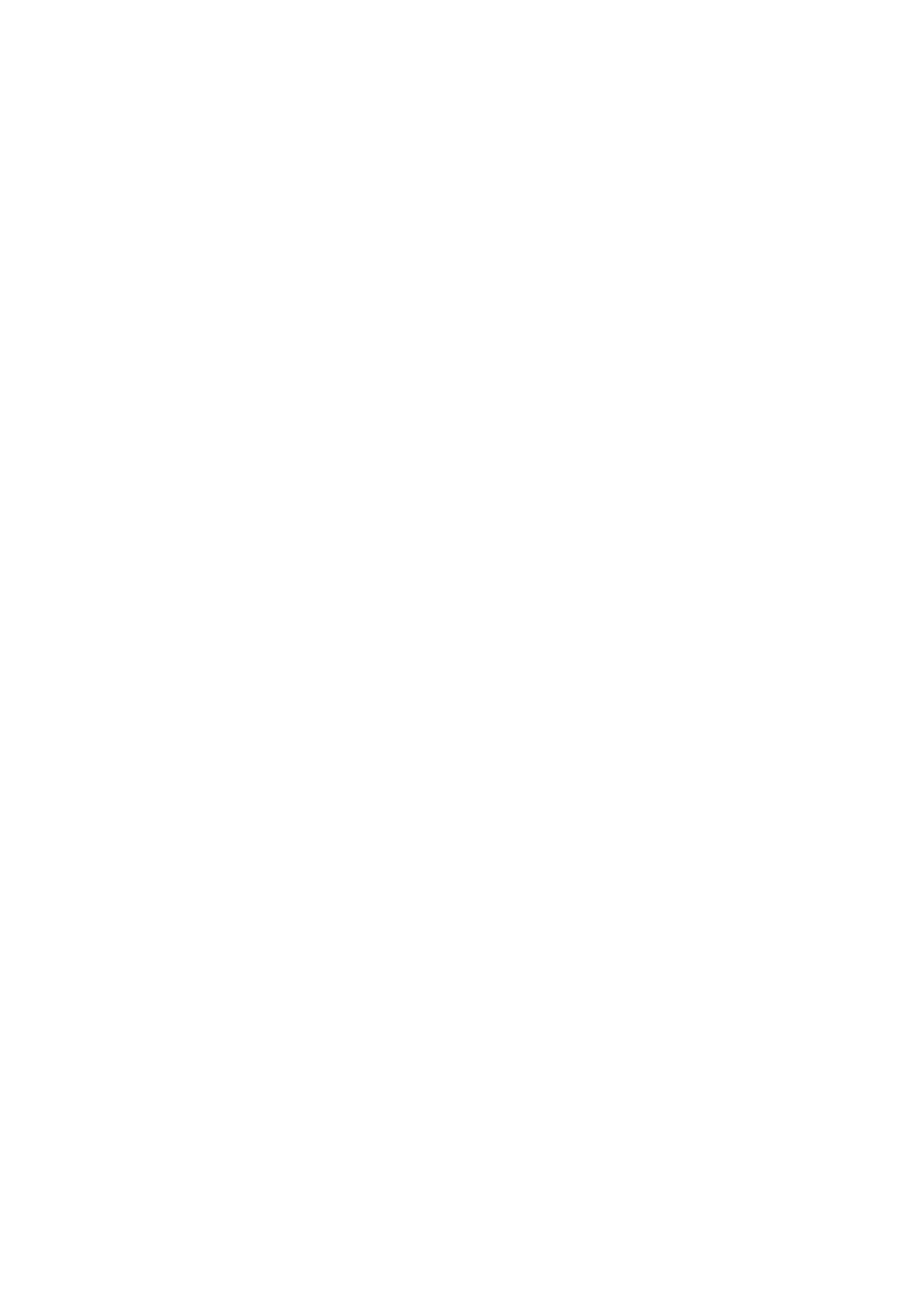

Queensland

## **Public Health and Other Legislation (Further Extension of Expiring Provisions) Amendment Bill 2021**

|                |                                                                                                    | Page           |
|----------------|----------------------------------------------------------------------------------------------------|----------------|
| Part 1         | Preliminary                                                                                        |                |
| 1              |                                                                                                    | 6              |
| $\overline{c}$ |                                                                                                    | 6              |
| Part 2         | Amendment of Body Corporate and Community Management Act<br>1997                                   |                |
| 3              |                                                                                                    | 6              |
| 4              | Amendment of s 323F (Penalties for late payment)                                                   | 6              |
| Part 3         | <b>Amendment of Corrective Services Act 2006</b>                                                   |                |
| 5              |                                                                                                    | $\overline{7}$ |
| 6              | Omission of s 351D (Modification of s 272 (Engaging service provider))                             |                |
|                |                                                                                                    | $\overline{7}$ |
| Part 4         | Amendment of COVID-19 Emergency Response Act 2020                                                  |                |
| 7              |                                                                                                    | $\overline{7}$ |
| 8              | Amendment of s 4A (Meaning of COVID-19 legislation expiry day)                                     | $\overline{7}$ |
| Part 5         | <b>Amendment of Economic Development (COVID-19 Emergency</b><br><b>Response) Regulation 2020</b>   |                |
| 9              |                                                                                                    | 8              |
| 10             | Amendment of s 6 (Publicly notifying applications if no local newspaper)                           |                |
|                |                                                                                                    | 8              |
| Part 6         | <b>Amendment of Environmental Protection Act 1994</b>                                              |                |
| 11             |                                                                                                    | 8              |
| 12             | Amendment of s 547D (Form and content)                                                             | 8              |
| 13             | Amendment of s 547I (Making of declaration)                                                        | 8              |
| Part 7         | <b>Amendment of Explosives Legislation (COVID-19 Emergency</b><br><b>Response) Regulation 2020</b> |                |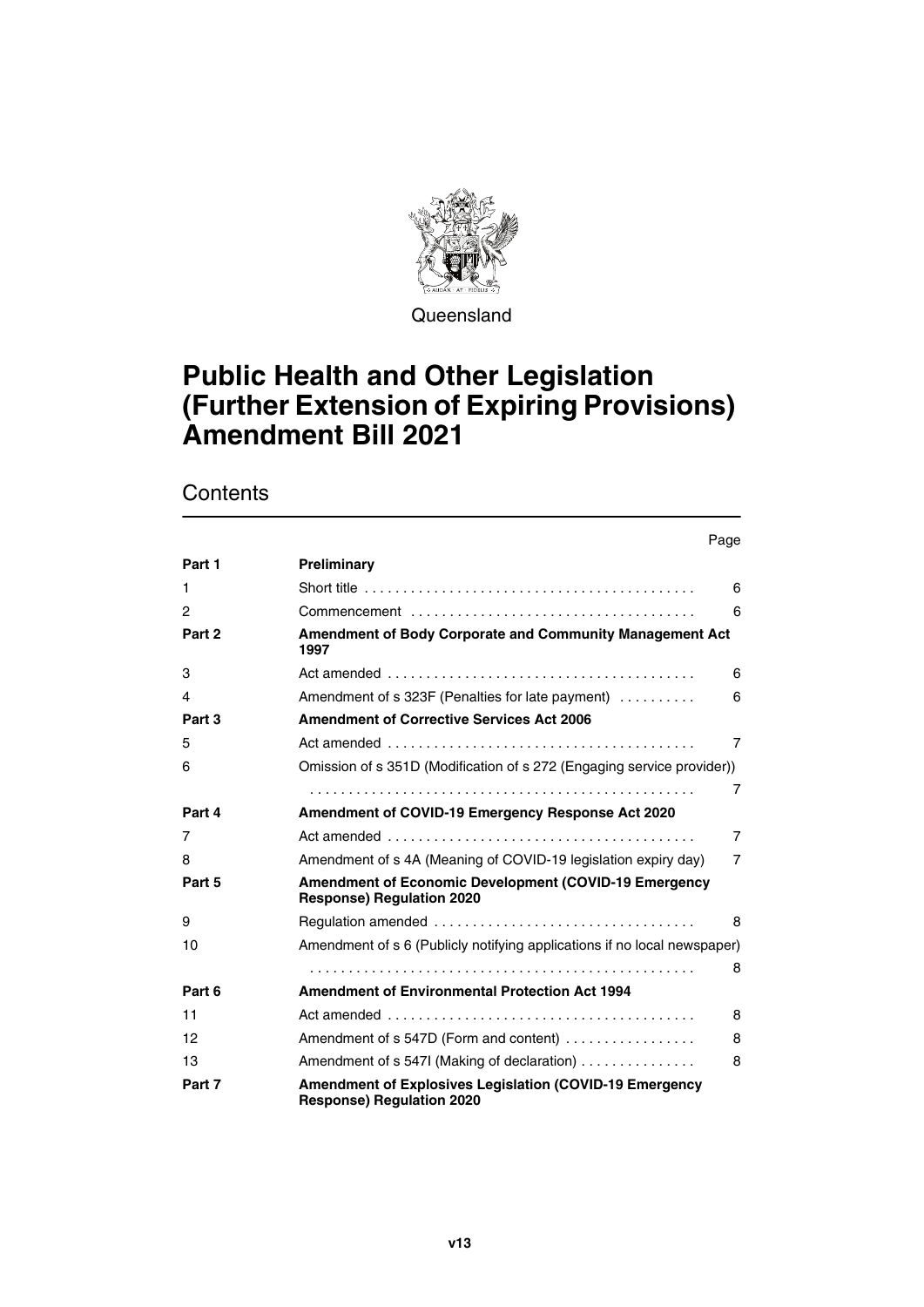| 14                |                                                                                                                                                                       | 9               |  |  |
|-------------------|-----------------------------------------------------------------------------------------------------------------------------------------------------------------------|-----------------|--|--|
| 15                | Amendment of s 2A (Definition)<br>9                                                                                                                                   |                 |  |  |
| 16                | Amendment of s 3 (Modification of the Explosives Act 1999, s 19 (Term<br>of authority) $\ldots \ldots \ldots \ldots \ldots \ldots \ldots \ldots \ldots \ldots \ldots$ | 9               |  |  |
| 17                | Amendment of s 12 (Expiry)                                                                                                                                            | 9               |  |  |
| Part 8            | <b>Amendment of Gaming Machine Act 1991</b>                                                                                                                           |                 |  |  |
| 18                |                                                                                                                                                                       | 10              |  |  |
| 19                | Amendment of s 367C (Deferral or waiver of payment of gaming taxes)                                                                                                   |                 |  |  |
|                   |                                                                                                                                                                       | 10              |  |  |
| Part 9            | Amendment of Health Legislation (COVID-19 Emergency<br><b>Response) Regulation 2020</b>                                                                               |                 |  |  |
| 20                |                                                                                                                                                                       | 10              |  |  |
| 21                | Replacement of s 4 (Period not extended beyond the COVID-19                                                                                                           | 10              |  |  |
|                   | Period not extended beyond 30 September 2021<br>4                                                                                                                     | 10              |  |  |
| 22                | Amendment of s 15 (Expiry)                                                                                                                                            | 11              |  |  |
| Part 10           | Amendment of Justice and Other Legislation (COVID-19 Emergency<br><b>Response) Amendment Act 2020</b>                                                                 |                 |  |  |
| 23                |                                                                                                                                                                       | 11              |  |  |
| 24                | Amendment of s 2 (Commencement)                                                                                                                                       | 11              |  |  |
| 25                | Amendment of pt 16, div 3, hdg (Amendments commencing on 1 October                                                                                                    | 11              |  |  |
| Part 11           | <b>Amendment of Mental Health Act 2016</b>                                                                                                                            |                 |  |  |
| <b>Division 1</b> | Preliminary                                                                                                                                                           |                 |  |  |
| 26                |                                                                                                                                                                       | 12 <sup>2</sup> |  |  |
| <b>Division 2</b> | Amendments commencing on assent                                                                                                                                       |                 |  |  |
| 27                | Amendment of s 800I (Power of chief psychiatrist to approve absences<br>during COVID-19 emergency period)                                                             | 12              |  |  |
| 28                | Amendment of s 800P (Expiry of chapter)                                                                                                                               | 12              |  |  |
| Division 3        | Amendment commencing on 1 October 2021                                                                                                                                |                 |  |  |
| 29                | Omission of s 800J (Modification of ss 329 and 332)                                                                                                                   | 12              |  |  |
| Part 12           | Amendment of Public Health Act 2005                                                                                                                                   |                 |  |  |
| <b>Division 1</b> | Preliminary                                                                                                                                                           |                 |  |  |
| 30                |                                                                                                                                                                       | 13              |  |  |
| <b>Division 2</b> | Amendments commencing on assent                                                                                                                                       |                 |  |  |
| 31                | Insertion of new s 362HA                                                                                                                                              | 13              |  |  |
|                   | How directions may be given<br>362HA                                                                                                                                  | 13              |  |  |
| 32                | Amendment of s 362MG (Expiry of part)                                                                                                                                 | 14              |  |  |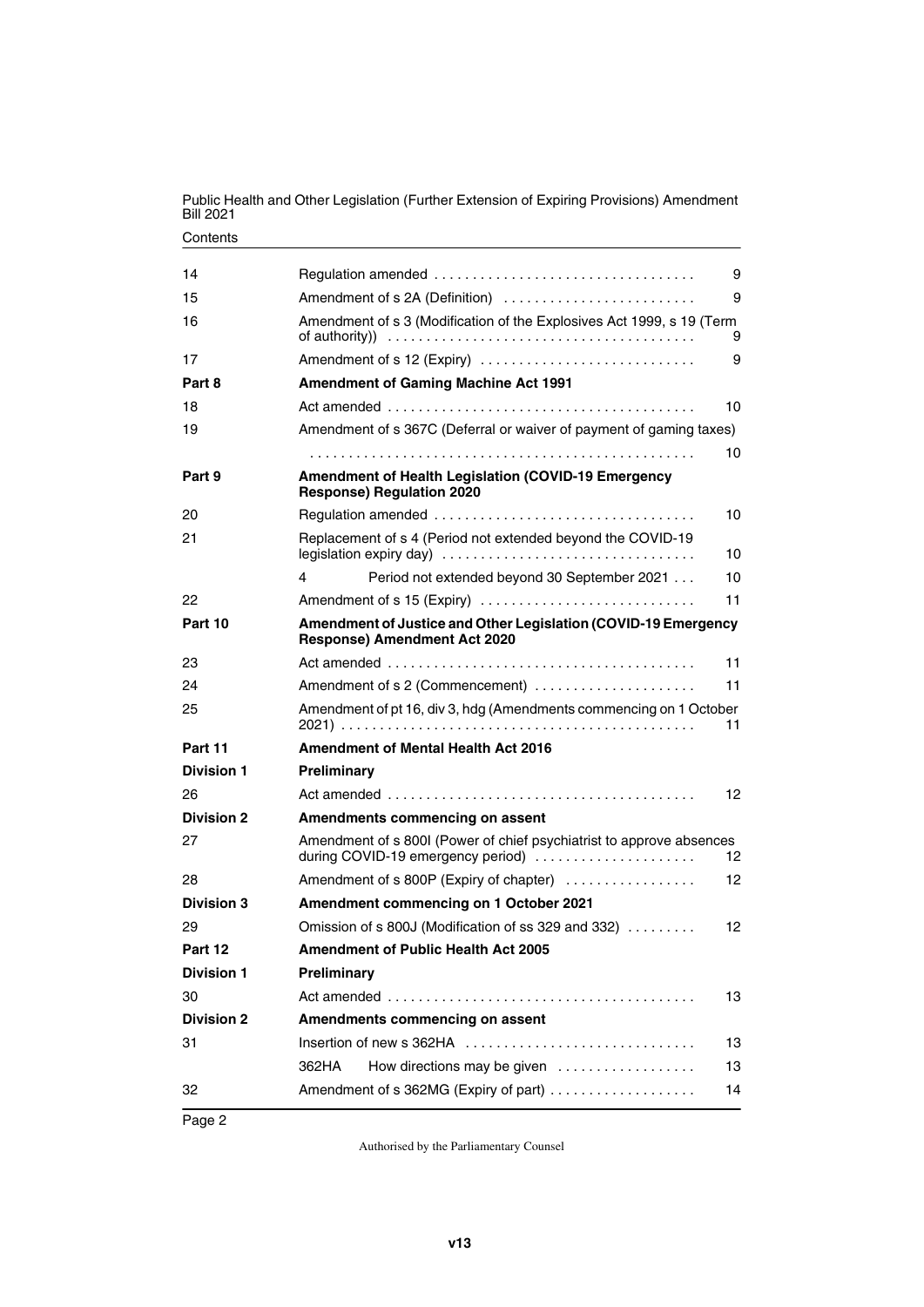| 33         |                                         | Amendment of s 362Q (Expiry of part)                                                                                                               | 14 |
|------------|-----------------------------------------|----------------------------------------------------------------------------------------------------------------------------------------------------|----|
| 34         |                                         | Insertion of new ch 12, pt $8 \ldots \ldots \ldots \ldots \ldots \ldots \ldots \ldots$                                                             | 14 |
|            | Part 8                                  | Transitional and validation provisions for Public Health<br>and Other Legislation (Further Extension of Expiring<br>Provisions) Amendment Act 2021 |    |
|            | Division 1                              | Provision for amendments commencing on assent                                                                                                      |    |
|            | 507                                     | Validation of particular directions given by emergency officers                                                                                    |    |
|            |                                         |                                                                                                                                                    | 14 |
| 35         |                                         | Amendment of sch 2 (Dictionary)                                                                                                                    | 15 |
| Division 3 |                                         | Amendments commencing by proclamation                                                                                                              |    |
| 36         |                                         |                                                                                                                                                    | 16 |
| 37         |                                         | Amendment of s 362MA (Definitions for part)                                                                                                        | 16 |
| 38         |                                         | Amendment of s 362MB (Meaning of quarantine)                                                                                                       | 17 |
| 39         |                                         |                                                                                                                                                    | 17 |
| 40         |                                         |                                                                                                                                                    | 17 |
| 41         |                                         | Amendment of s 362MD (Persons liable to pay fees)                                                                                                  | 18 |
| 42         |                                         | Renumbering of s 362MG (Expiry of part)                                                                                                            | 18 |
| 43         | 18<br>Replacement of ss 362ME and 362MF |                                                                                                                                                    |    |
|            | 362ME                                   | Liability of particular third parties to pay quarantine fees                                                                                       | 18 |
|            | 362MF                                   | Chief executive may require prepayment of amount for<br>quarantine of particular persons                                                           | 20 |
|            | 362MG                                   | Chief executive must give invoice for quarantine fees                                                                                              | 21 |
|            | Division 3                              | Waiver of payment of quarantine fees                                                                                                               |    |
|            | 362MH                                   | Application for waiver                                                                                                                             | 23 |
|            | 362MI                                   | Deciding application for waiver                                                                                                                    | 24 |
|            | 362MJ                                   | Notice of decision                                                                                                                                 | 24 |
|            | 362MK                                   | When prepayment notice ceases to have effect                                                                                                       | 25 |
|            | Division 4                              | Payment and recovery of quarantine fees and refunds                                                                                                |    |
|            | 362ML                                   | Payment and recovery of quarantine fees                                                                                                            | 26 |
|            | 362MM                                   |                                                                                                                                                    | 27 |
|            | Division 5                              | Miscellaneous                                                                                                                                      |    |
|            | 362MN                                   | Chief executive may approve way of giving notices or making                                                                                        | 28 |
|            | 362MO                                   | How chief executive may give particular documents.                                                                                                 | 29 |
| 44         |                                         | Amendment of ch 12, pt 7, hdg (Transitional provisions for Community<br>Services Industry (Portable Long Service Leave) Act 2020)                  | 29 |
| 45         |                                         | Omission of ch 12, pt 7, div 1, hdg (Provision applying on                                                                                         | 30 |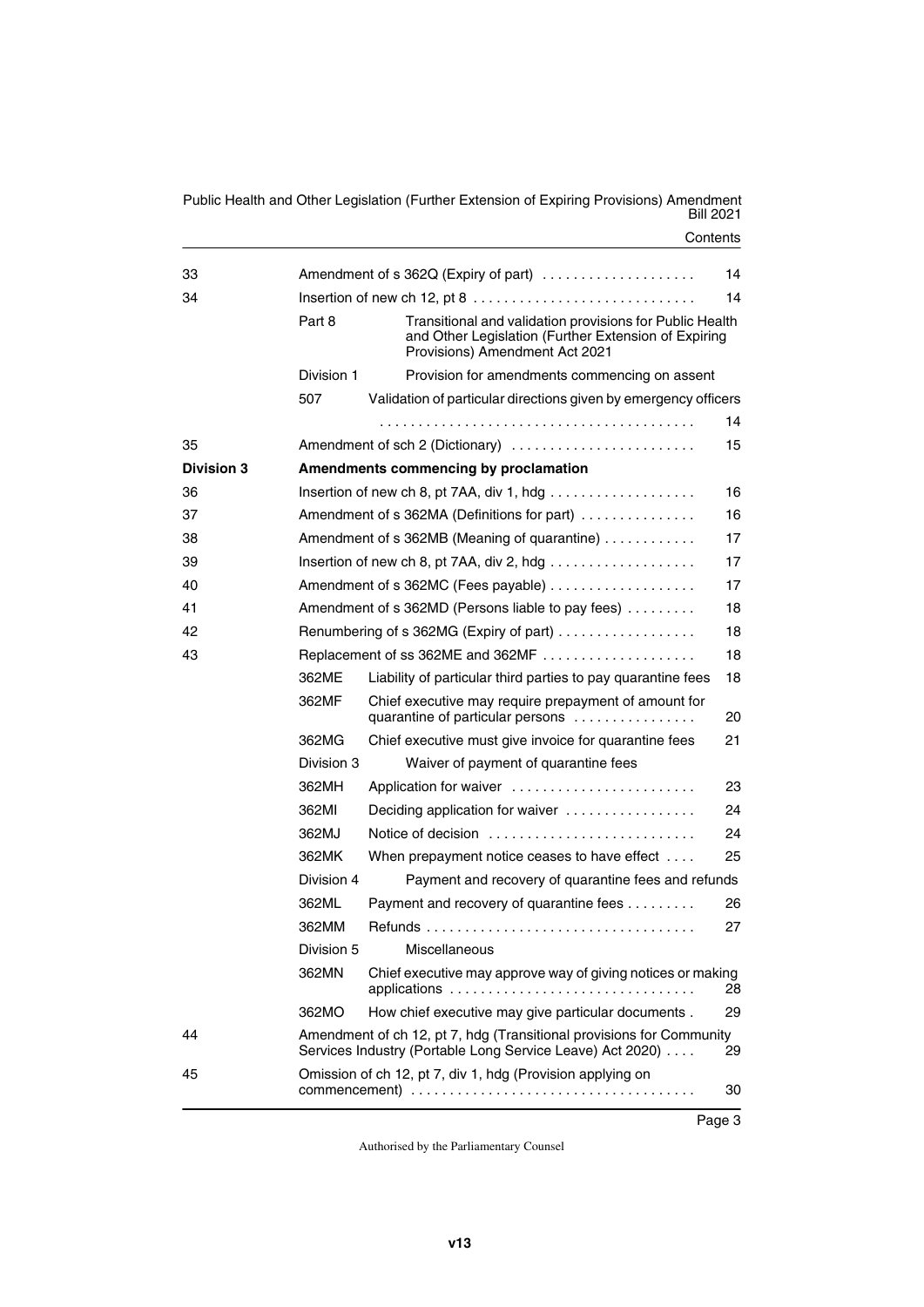| 46      |            | Amendment of s 499 (Application of s 362MD)<br>30                                                                |    |  |  |
|---------|------------|------------------------------------------------------------------------------------------------------------------|----|--|--|
| 47      |            | Omission of ch 12, pt 7, div 2 (Provisions applying on expiry of chapter<br>30                                   |    |  |  |
| 48      |            | Insertion of new ch 12, pt 8, divs 2 and 3 $\ldots$                                                              | 30 |  |  |
|         | Division 2 | Provision for amendments commencing by<br>proclamation                                                           |    |  |  |
|         | 508        | Application of s 362ME                                                                                           | 30 |  |  |
|         | Division 3 | Provisions applying on expiry of chapter 8, part 7AA                                                             |    |  |  |
|         | 509        | Application of division                                                                                          | 31 |  |  |
|         | 510        | Interpretation                                                                                                   | 31 |  |  |
|         | 511        | Continuation of liability under former s 362MD or 362ME<br>arising before expiry                                 | 31 |  |  |
|         | 512        | Liability under s 362ME arising on or after expiry                                                               | 32 |  |  |
|         | 513        | Continued application of former s 362MM                                                                          | 32 |  |  |
|         | 514        | Continued application of ss 362MN and 362MO                                                                      | 33 |  |  |
| Part 13 |            | Amendment of Public Health and Other Legislation (Extension of<br><b>Expiring Provisions) Amendment Act 2021</b> |    |  |  |
| 49      |            |                                                                                                                  | 33 |  |  |
| 50      |            | Amendment of s 2 (Commencement)                                                                                  | 33 |  |  |
| 51      |            | Amendment of pt 4, div 3, hdg (Amendment commencing on 1 October                                                 | 34 |  |  |
| Part 14 |            | Amendment of Public Health and Other Legislation (Public Health<br><b>Emergency) Amendment Act 2020</b>          |    |  |  |
| 52      |            |                                                                                                                  | 34 |  |  |
| 53      |            | Amendment of s 2 (Commencement)                                                                                  | 34 |  |  |
| 54      |            | Amendment of pt 11, div 3, hdg (Amendments commencing on 1 October                                               | 34 |  |  |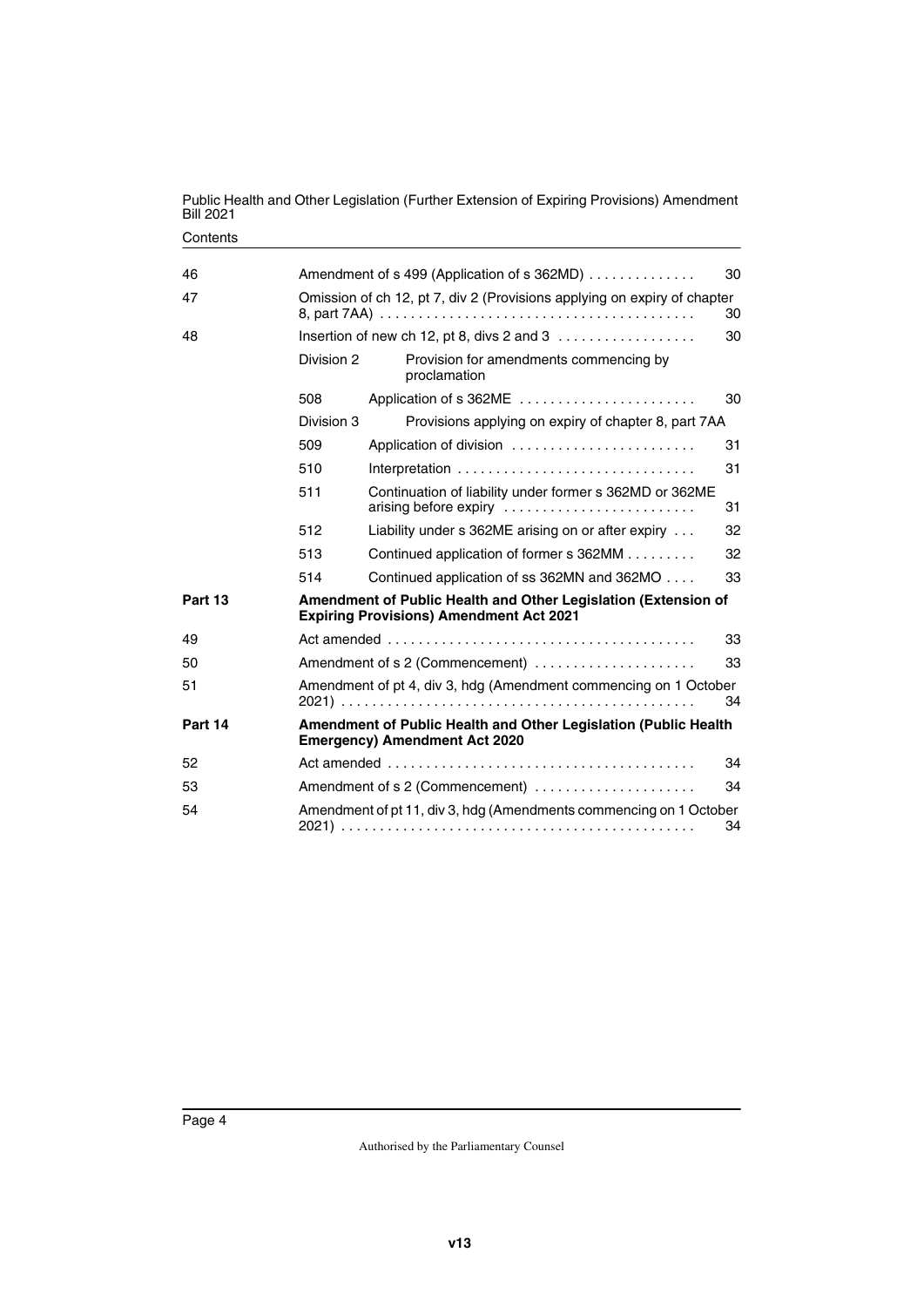## **2021**

# **A Bill**

for

**An Act to amend the** *Body Corporate and Community Management Act 1997***, the** *Corrective Services Act 2006***, the** *COVID-19 Emergency Response Act 2020***, the** *Economic Development (COVID-19 Emergency Response) Regulation 2020***, the** *Environmental Protection Act 1994***, the** *Explosives Legislation (COVID-19 Emergency Response) Regulation 2020***, the** *Gaming Machine Act 1991***, the** *Health Legislation (COVID-19 Emergency Response) Regulation 2020***, the** *Justice and Other Legislation (COVID-19 Emergency Response) Amendment Act 2020***, the** *Mental Health Act 2016***, the** *Public Health Act 2005***, the** *Public Health and Other Legislation (Extension of Expiring Provisions) Amendment Act 2021* **and the** *Public Health and Other Legislation (Public Health Emergency) Amendment Act 2020* **for particular purposes**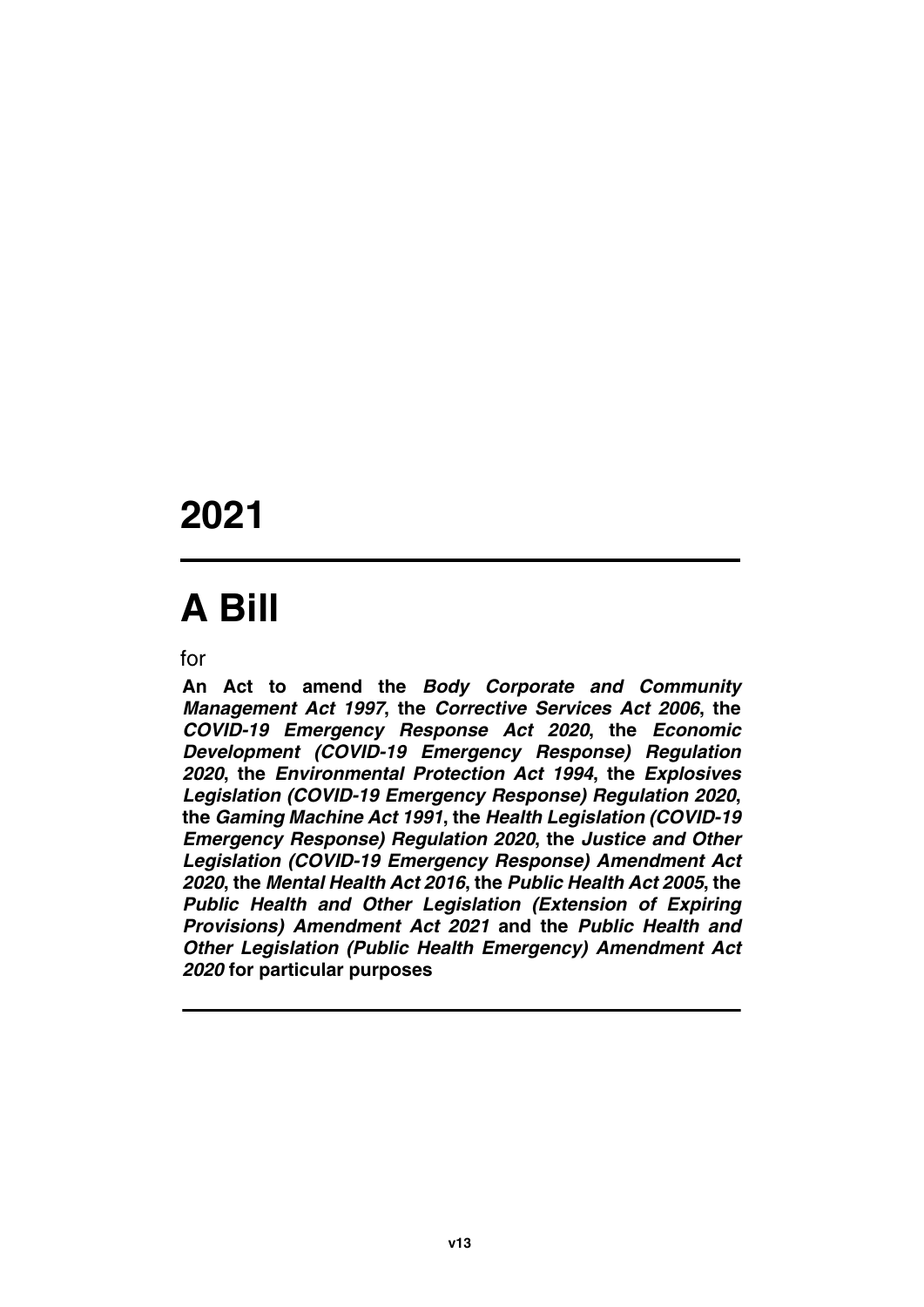<span id="page-7-11"></span><span id="page-7-10"></span><span id="page-7-9"></span><span id="page-7-8"></span><span id="page-7-7"></span><span id="page-7-6"></span><span id="page-7-5"></span><span id="page-7-4"></span><span id="page-7-3"></span><span id="page-7-2"></span><span id="page-7-1"></span><span id="page-7-0"></span>

|                 | Bill 2021<br>[s 1] | Public Health and Other Legislation (Further Extension of Expiring Provisions) Amendment<br>Part 1 Preliminary                               |                |
|-----------------|--------------------|----------------------------------------------------------------------------------------------------------------------------------------------|----------------|
|                 |                    | The Parliament of Queensland enacts-                                                                                                         | 1              |
|                 | Part 1             | <b>Preliminary</b>                                                                                                                           | 2              |
| <b>Clause</b>   | $\mathbf 1$        | <b>Short title</b>                                                                                                                           | 3              |
|                 |                    | This Act may be cited as the <i>Public Health and Other</i><br>Legislation (Further Extension of Expiring Provisions)<br>Amendment Act 2021. | 4<br>5<br>6    |
| <b>Clause</b> 2 |                    | <b>Commencement</b>                                                                                                                          | 7              |
|                 |                    | Part 11, division 3 commences on 1 October 2021.<br>(1)                                                                                      | 8              |
|                 |                    | (2)<br>Part 12, division 3 commences on a day to be fixed by<br>proclamation.                                                                | 9<br>10        |
|                 | Part 2             | <b>Amendment of Body Corporate</b><br>and Community Management<br><b>Act 1997</b>                                                            | 11<br>12<br>13 |
| Clause 3        |                    | <b>Act amended</b>                                                                                                                           | 14             |
|                 |                    | This part amends the <i>Body Corporate and Community</i><br>Management Act 1997.                                                             | 15<br>16       |
| Clause 4        |                    | Amendment of s 323F (Penalties for late payment)                                                                                             | 17             |
|                 |                    | Section $323F(1)(b)$ , example, '1 November $2021'$ —                                                                                        | 18             |
|                 |                    | omit, insert-                                                                                                                                | 19             |
|                 |                    | 1 July 2022                                                                                                                                  | 20             |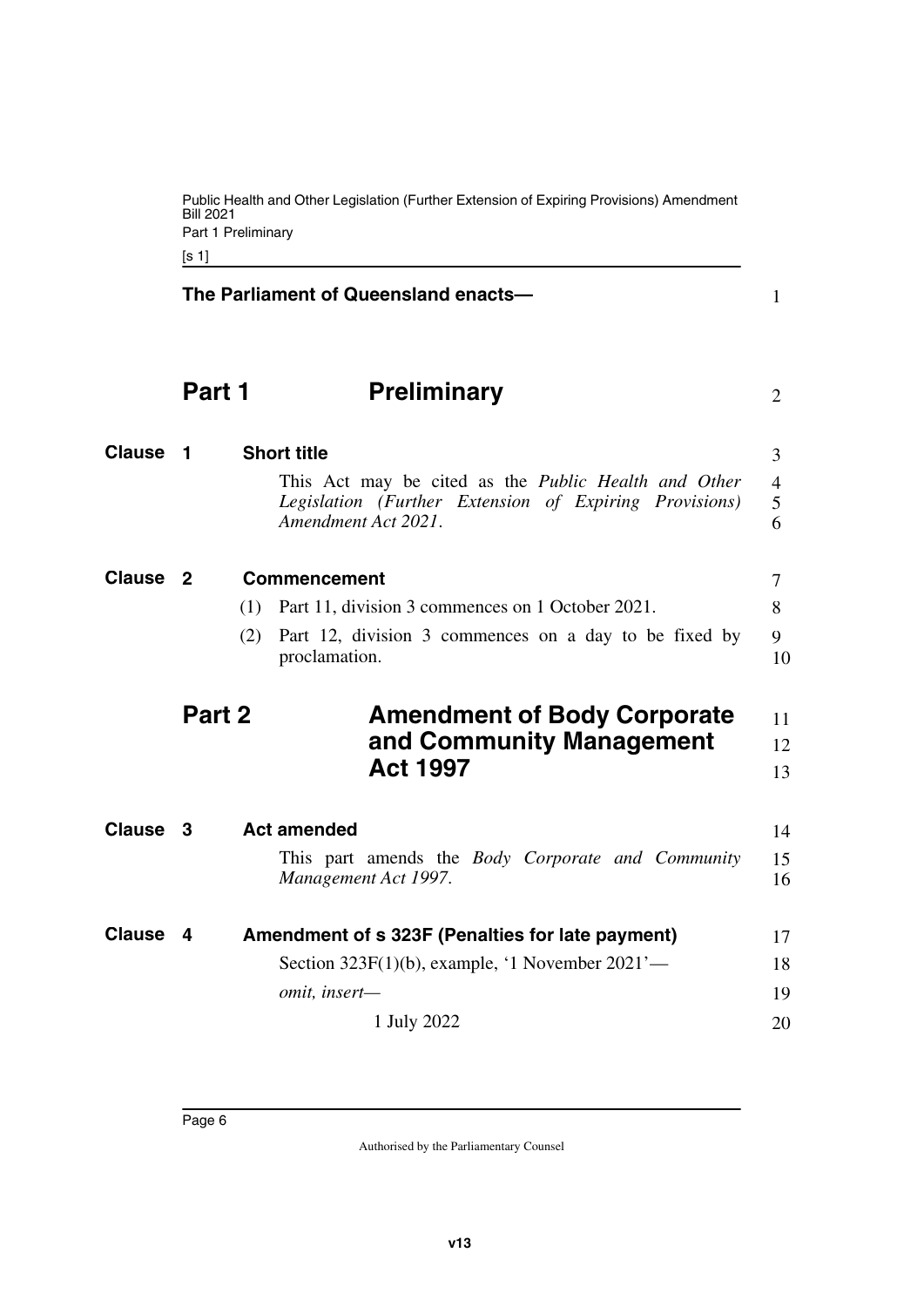<span id="page-8-1"></span><span id="page-8-0"></span>Public Health and Other Legislation (Further Extension of Expiring Provisions) Amendment Bill 2021 Part 3 Amendment of Corrective Services Act 2006

 $[s, 5]$ 

<span id="page-8-11"></span><span id="page-8-10"></span><span id="page-8-9"></span><span id="page-8-8"></span><span id="page-8-7"></span><span id="page-8-6"></span><span id="page-8-5"></span><span id="page-8-4"></span><span id="page-8-3"></span><span id="page-8-2"></span>

|               |        | נט ט                                                                                                                      |                                |
|---------------|--------|---------------------------------------------------------------------------------------------------------------------------|--------------------------------|
|               | Part 3 | <b>Amendment of Corrective</b><br><b>Services Act 2006</b>                                                                | $\mathbf{1}$<br>$\overline{2}$ |
| <b>Clause</b> | - 5    | <b>Act amended</b><br>This part amends the <i>Corrective Services Act 2006</i> .                                          | 3<br>4                         |
| <b>Clause</b> | 6      | <b>Omission of s 351D (Modification of s 272 (Engaging</b><br>service provider))<br>Section 351D-<br>omit.                | 5<br>6<br>7<br>8               |
|               | Part 4 | <b>Amendment of COVID-19</b><br><b>Emergency Response Act 2020</b>                                                        | 9<br>10                        |
| <b>Clause</b> | 7      | <b>Act amended</b><br>This part amends the COVID-19 Emergency Response Act<br>2020.                                       | 11<br>12<br>13                 |
| <b>Clause</b> | 8      | Amendment of s 4A (Meaning of COVID-19 legislation<br>expiry day)<br>Section 4A(a), '30 September 2021'—<br>omit, insert- | 14<br>15<br>16<br>17           |
|               |        | 30 April 2022                                                                                                             | 18                             |
|               |        |                                                                                                                           |                                |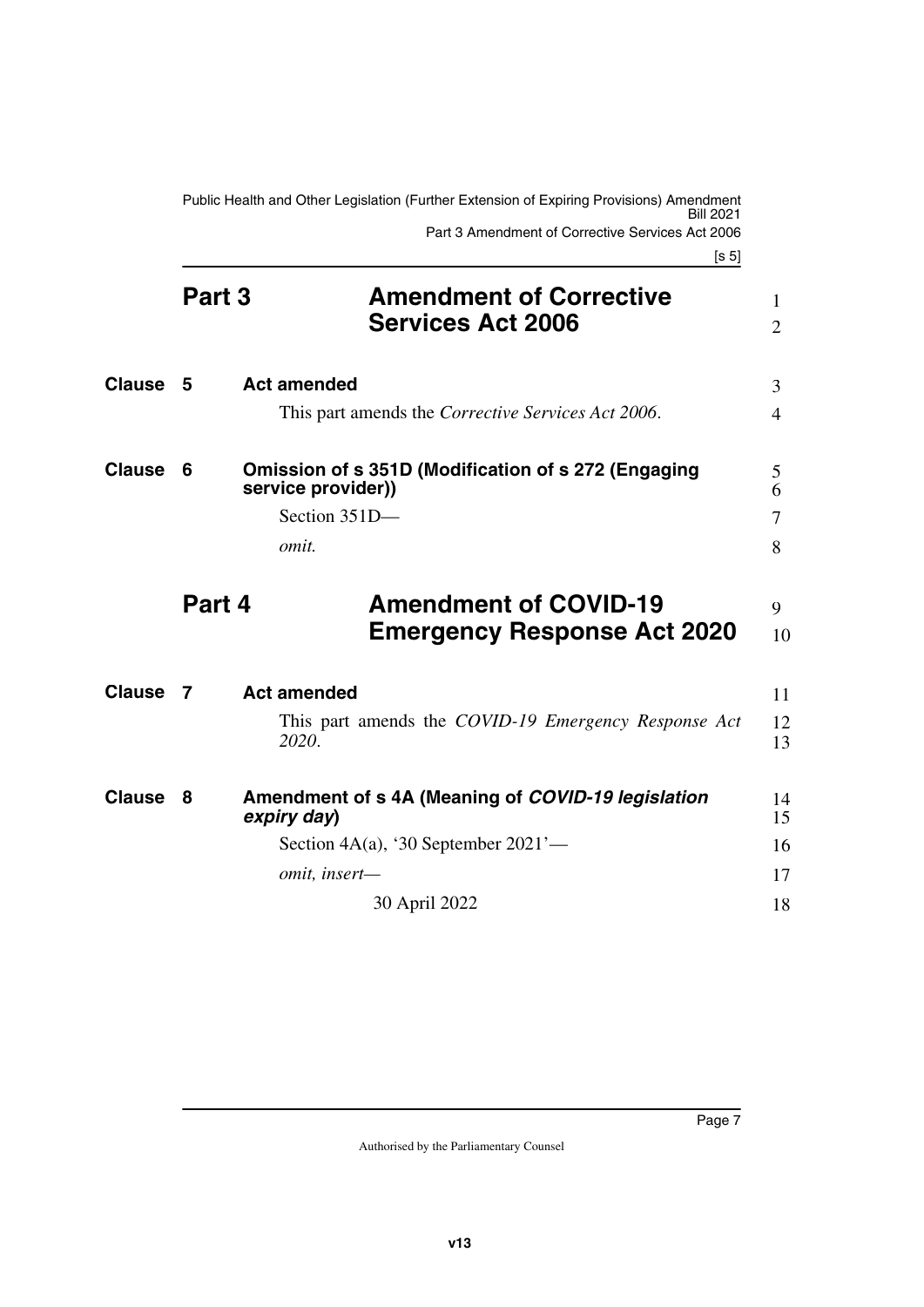Public Health and Other Legislation (Further Extension of Expiring Provisions) Amendment Bill 2021 Part 5 Amendment of Economic Development (COVID-19 Emergency Response)

<span id="page-9-7"></span><span id="page-9-5"></span><span id="page-9-3"></span><span id="page-9-1"></span><span id="page-9-0"></span>[s 9]

<span id="page-9-13"></span><span id="page-9-12"></span><span id="page-9-11"></span><span id="page-9-10"></span><span id="page-9-9"></span><span id="page-9-8"></span><span id="page-9-6"></span><span id="page-9-4"></span><span id="page-9-2"></span>

|               | Part 5 | <b>Amendment of Economic</b><br><b>Development (COVID-19</b><br><b>Emergency Response)</b><br><b>Regulation 2020</b> | $\mathbf{1}$<br>$\overline{2}$<br>3<br>4 |
|---------------|--------|----------------------------------------------------------------------------------------------------------------------|------------------------------------------|
| <b>Clause</b> | - 9    | <b>Regulation amended</b>                                                                                            | 5                                        |
|               |        | This part amends the <i>Economic Development</i> (COVID-19)<br><b>Emergency Response) Regulation 2020.</b>           | 6<br>7                                   |
| <b>Clause</b> | 10     | Amendment of s 6 (Publicly notifying applications if no<br>local newspaper)                                          | 8<br>9                                   |
|               |        | Section $6(2)(b)(ii)$ , '30 September 2021'—                                                                         | 10                                       |
|               |        | omit, insert-                                                                                                        | 11                                       |
|               |        | the end of the response period                                                                                       | 12                                       |
|               | Part 6 | <b>Amendment of Environmental</b><br><b>Protection Act 1994</b>                                                      | 13<br>14                                 |
| <b>Clause</b> | 11     | <b>Act amended</b>                                                                                                   | 15                                       |
|               |        | This part amends the <i>Environmental Protection Act 1994</i> .                                                      | 16                                       |
| Clause        | 12     | Amendment of s 547D (Form and content)                                                                               | 17                                       |
|               |        | Section $547D(2)(d)(ii)$ , '30 November $2021'$ —                                                                    | 18                                       |
|               |        | omit, insert-                                                                                                        | 19                                       |
|               |        | 30 June 2022                                                                                                         | 20                                       |
| <b>Clause</b> | 13     | Amendment of s 547I (Making of declaration)                                                                          | 21                                       |
|               |        | Section 547I(3)(a)(ii), '30 November 2021'—                                                                          | 22                                       |
|               |        | omit, insert-                                                                                                        | 23                                       |
|               |        |                                                                                                                      |                                          |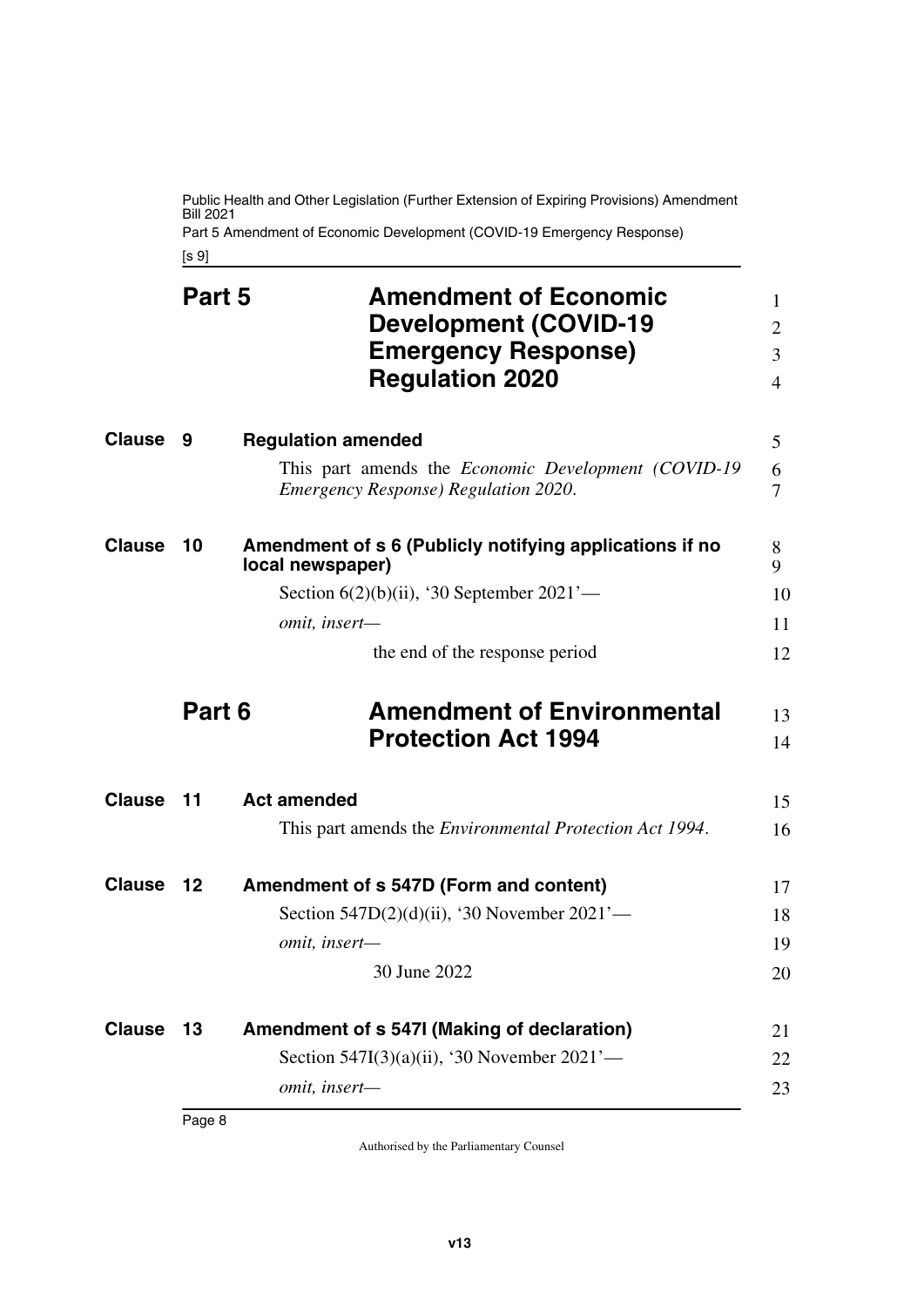<span id="page-10-9"></span><span id="page-10-8"></span><span id="page-10-7"></span><span id="page-10-6"></span><span id="page-10-5"></span><span id="page-10-4"></span><span id="page-10-3"></span><span id="page-10-2"></span><span id="page-10-1"></span><span id="page-10-0"></span>

|               |        | Public Health and Other Legislation (Further Extension of Expiring Provisions) Amendment                               |                  |
|---------------|--------|------------------------------------------------------------------------------------------------------------------------|------------------|
|               |        | Part 7 Amendment of Explosives Legislation (COVID-19 Emergency Response) Regulation<br>[s 14]                          |                  |
|               |        | 30 June 2022                                                                                                           | 1                |
|               | Part 7 | <b>Amendment of Explosives</b><br><b>Legislation (COVID-19</b><br><b>Emergency Response)</b><br><b>Regulation 2020</b> | 2<br>3<br>4<br>5 |
| Clause        | 14     | <b>Regulation amended</b>                                                                                              | 6                |
|               |        | This part amends the <i>Explosives Legislation (COVID-19</i><br><b>Emergency Response) Regulation 2020.</b>            | 7<br>8           |
| <b>Clause</b> | 15     | <b>Amendment of s 2A (Definition)</b>                                                                                  | 9                |
|               |        | Section 2A, definition COVID-19 response period, paragraph<br>(b), 'the COVID-19 legislation expiry day'—              | 10<br>11         |
|               |        | omit, insert-                                                                                                          | 12               |
|               |        | 30 September 2021                                                                                                      | 13               |
| <b>Clause</b> | 16     | Amendment of s 3 (Modification of the Explosives Act<br>1999, s 19 (Term of authority))                                | 14<br>15         |
|               |        | Section 3(2), 'the COVID-19 legislation expiry day'—                                                                   | 16               |
|               |        | omit, insert-                                                                                                          | 17               |
|               |        | 30 September 2021                                                                                                      | 18               |
| Clause 17     |        | <b>Amendment of s 12 (Expiry)</b>                                                                                      | 19               |
|               |        | Section 12, 'the COVID-19 legislation expiry day'—                                                                     | 20               |
|               |        | omit, insert-                                                                                                          | 21               |
|               |        | 30 September 2021                                                                                                      | 22               |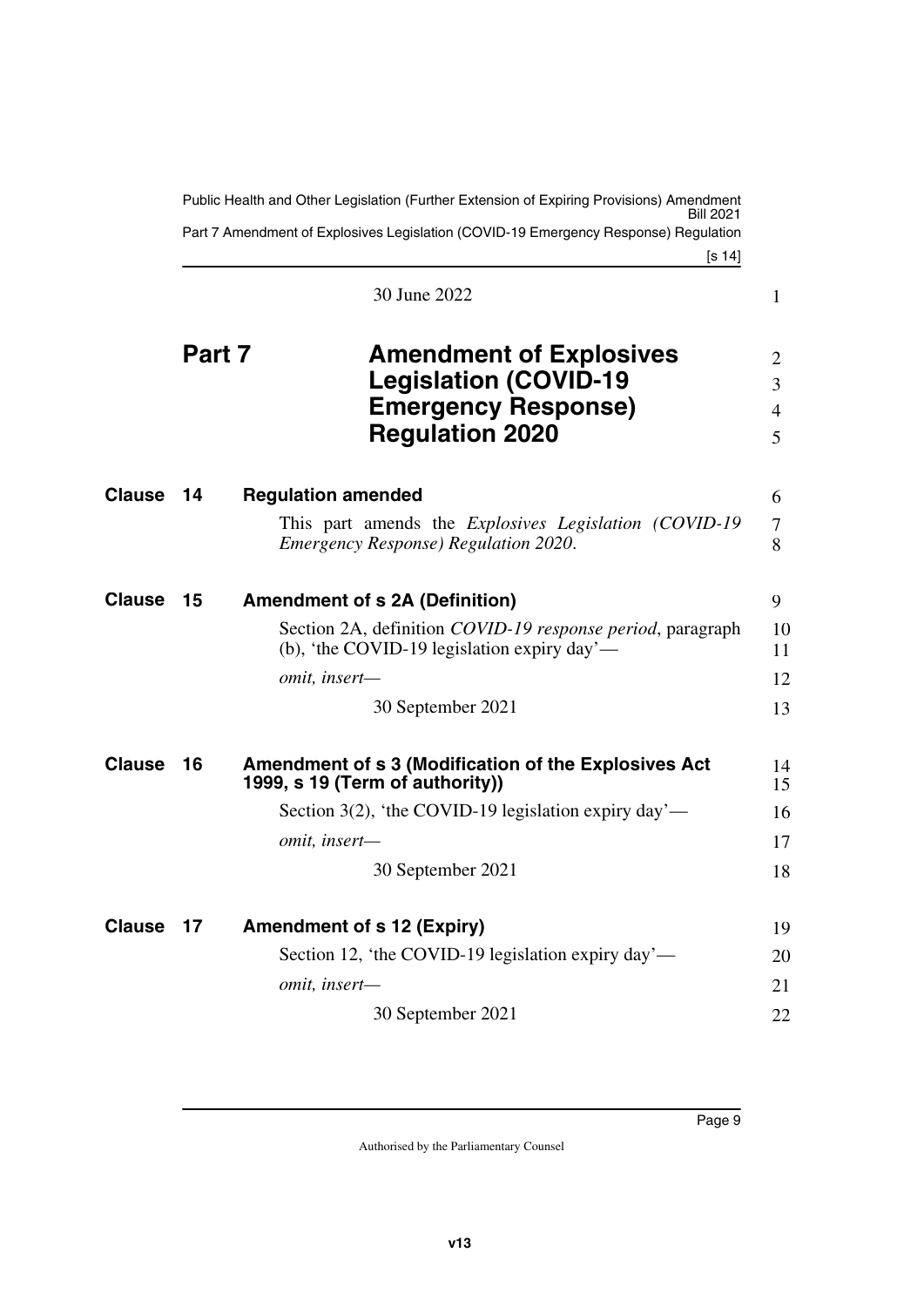Public Health and Other Legislation (Further Extension of Expiring Provisions) Amendment Bill 2021 Part 8 Amendment of Gaming Machine Act 1991

<span id="page-11-7"></span><span id="page-11-5"></span><span id="page-11-3"></span><span id="page-11-2"></span><span id="page-11-1"></span><span id="page-11-0"></span>[s 18]

<span id="page-11-13"></span><span id="page-11-12"></span><span id="page-11-11"></span><span id="page-11-10"></span><span id="page-11-9"></span><span id="page-11-8"></span><span id="page-11-6"></span><span id="page-11-4"></span>

|               | Part 8 |                                                                        | <b>Amendment of Gaming</b><br><b>Machine Act 1991</b>                                                                                                                                       | $\mathbf{1}$<br>$\overline{2}$ |
|---------------|--------|------------------------------------------------------------------------|---------------------------------------------------------------------------------------------------------------------------------------------------------------------------------------------|--------------------------------|
| <b>Clause</b> | 18     | <b>Act amended</b>                                                     | This part amends the <i>Gaming Machine Act 1991</i> .                                                                                                                                       | 3<br>4                         |
| Clause        | 19     | gaming taxes)<br>omit, insert-                                         | Amendment of s 367C (Deferral or waiver of payment of<br>Section 367C(4), '30 September $2021'$ —<br>30 April 2022                                                                          | 5<br>6<br>7<br>8<br>9          |
|               | Part 9 |                                                                        | <b>Amendment of Health</b><br><b>Legislation (COVID-19</b><br><b>Emergency Response)</b><br><b>Regulation 2020</b>                                                                          | 10<br>11<br>12<br>13           |
| Clause        | 20     | <b>Regulation amended</b>                                              | This part amends the Health Legislation (COVID-19<br><i>Emergency Response) Regulation 2020.</i>                                                                                            | 14<br>15<br>16                 |
| <b>Clause</b> | 21     | <b>COVID-19 legislation expiry day)</b><br>Section 4-<br>omit, insert- | Replacement of s 4 (Period not extended beyond the                                                                                                                                          | 17<br>18<br>19<br>20           |
|               |        | 4<br>2021<br>(1)                                                       | Period not extended beyond 30 September<br>This section applies if a period extended under<br>this regulation would, but for this section, end on<br>a day that is after 30 September 2021. | 21<br>22<br>23<br>24<br>25     |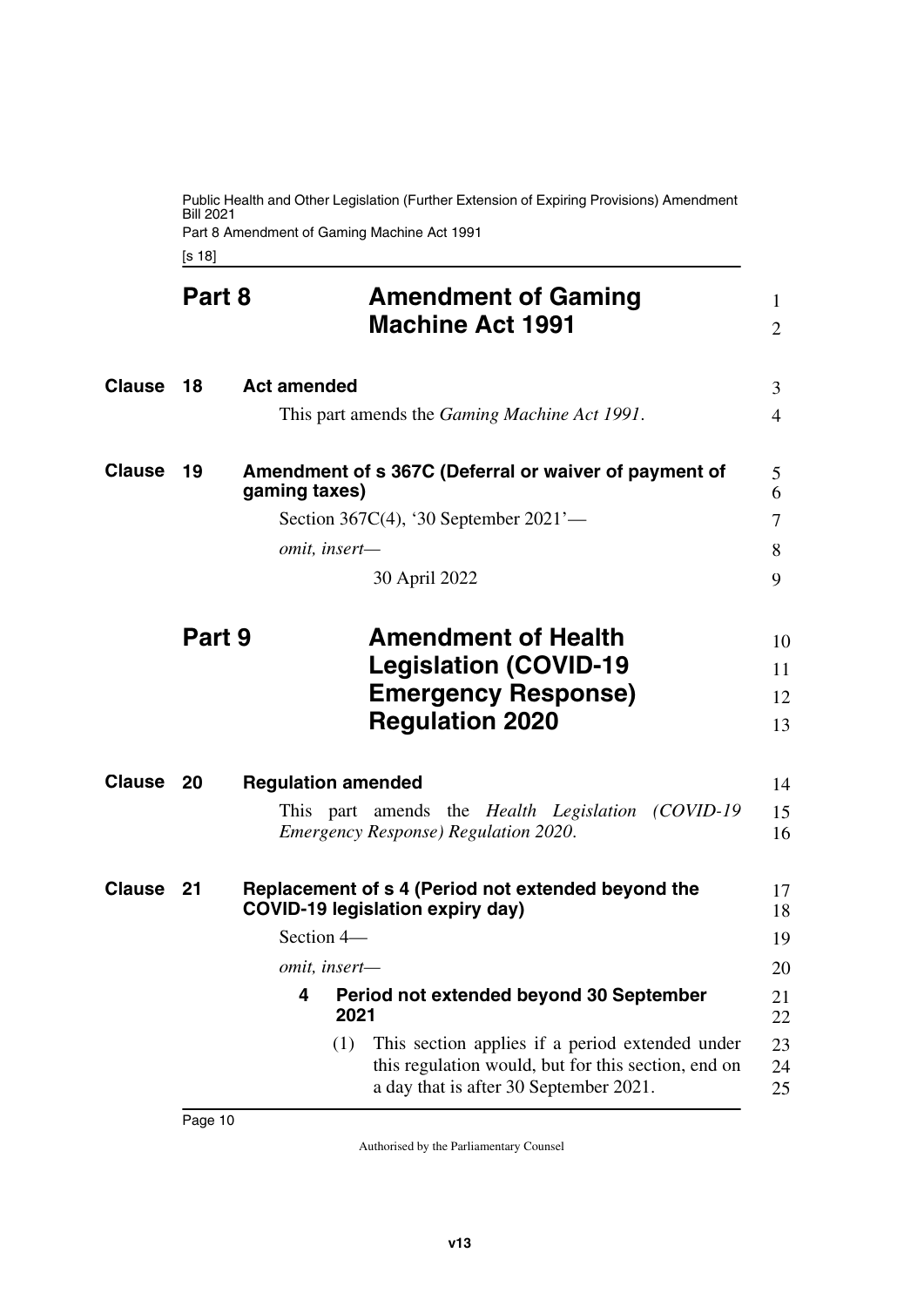<span id="page-12-9"></span><span id="page-12-8"></span><span id="page-12-7"></span><span id="page-12-6"></span><span id="page-12-5"></span><span id="page-12-4"></span><span id="page-12-3"></span><span id="page-12-2"></span><span id="page-12-1"></span><span id="page-12-0"></span>

| Public Health and Other Legislation (Further Extension of Expiring Provisions) Amendment |         |                                                                                                                |          |  |
|------------------------------------------------------------------------------------------|---------|----------------------------------------------------------------------------------------------------------------|----------|--|
|                                                                                          |         | Part 10 Amendment of Justice and Other Legislation (COVID-19 Emergency Response)<br>[s 22]                     |          |  |
|                                                                                          |         | The period is taken to end on 30 September 2021.<br>(2)                                                        | 1        |  |
| Clause 22                                                                                |         | <b>Amendment of s 15 (Expiry)</b>                                                                              | 2        |  |
|                                                                                          |         | Section 15, 'the COVID-19 legislation expiry day'—                                                             | 3        |  |
|                                                                                          |         | omit, insert-                                                                                                  | 4        |  |
|                                                                                          |         | 30 September 2021                                                                                              | 5        |  |
|                                                                                          | Part 10 | <b>Amendment of Justice and</b><br><b>Other Legislation (COVID-19</b>                                          | 6<br>7   |  |
|                                                                                          |         | <b>Emergency Response)</b>                                                                                     | 8        |  |
|                                                                                          |         | <b>Amendment Act 2020</b>                                                                                      | 9        |  |
| Clause 23                                                                                |         | <b>Act amended</b>                                                                                             | 10       |  |
|                                                                                          |         | This part amends the <i>Justice and Other Legislation</i><br>(COVID-19 Emergency Response) Amendment Act 2020. | 11<br>12 |  |
|                                                                                          |         | Editor's note-                                                                                                 | 13       |  |
|                                                                                          |         | The legislation ultimately amended is the <i>Public Health Act 2005</i> .                                      | 14       |  |
| <b>Clause</b>                                                                            | - 24    | <b>Amendment of s 2 (Commencement)</b>                                                                         | 15       |  |
|                                                                                          |         | Section 2(2), '1 October 2021'—                                                                                | 16       |  |
|                                                                                          |         | omit, insert-                                                                                                  | 17       |  |
|                                                                                          |         | 1 May 2022                                                                                                     | 18       |  |
| Clause 25                                                                                |         | Amendment of pt 16, div 3, hdg (Amendments<br>commencing on 1 October 2021)                                    | 19<br>20 |  |
|                                                                                          |         | Part 16, division 3, heading, '1 October 2021'—                                                                | 21       |  |
|                                                                                          |         | omit, insert-                                                                                                  | 22       |  |
|                                                                                          |         | 1 May 2022                                                                                                     | 23       |  |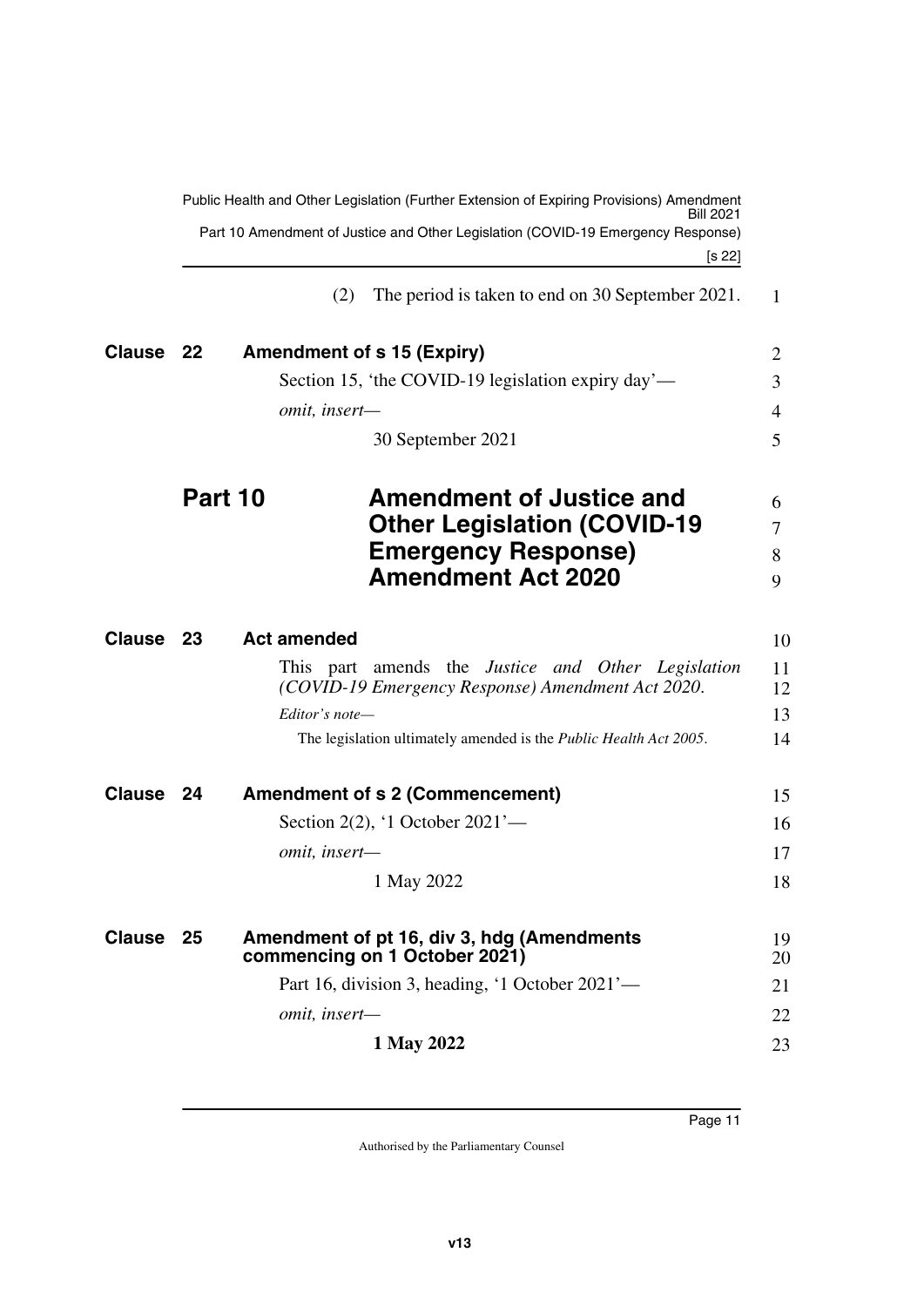Public Health and Other Legislation (Further Extension of Expiring Provisions) Amendment Bill 2021 Part 11 Amendment of Mental Health Act 2016

<span id="page-13-13"></span><span id="page-13-7"></span><span id="page-13-5"></span><span id="page-13-3"></span><span id="page-13-2"></span><span id="page-13-1"></span><span id="page-13-0"></span>[s 26]

<span id="page-13-15"></span><span id="page-13-14"></span><span id="page-13-12"></span><span id="page-13-11"></span><span id="page-13-10"></span><span id="page-13-9"></span><span id="page-13-8"></span><span id="page-13-6"></span><span id="page-13-4"></span>

|               | Part 11           |                        | <b>Amendment of Mental Health</b><br><b>Act 2016</b>                                                      | 1<br>$\overline{2}$ |
|---------------|-------------------|------------------------|-----------------------------------------------------------------------------------------------------------|---------------------|
|               | <b>Division 1</b> |                        | <b>Preliminary</b>                                                                                        | 3                   |
| <b>Clause</b> | 26                | <b>Act amended</b>     | This part amends the <i>Mental Health Act 2016</i> .                                                      | 4<br>5              |
|               | <b>Division 2</b> |                        | <b>Amendments commencing on</b><br>assent                                                                 | 6<br>7              |
| Clause        | 27                |                        | Amendment of s 800I (Power of chief psychiatrist to<br>approve absences during COVID-19 emergency period) | 8<br>9              |
|               |                   | Section $800I(3)(b)$ — |                                                                                                           | 10                  |
|               |                   | omit, insert-          |                                                                                                           | 11                  |
|               |                   |                        | (b) 30 April 2022.                                                                                        | 12                  |
| Clause        | 28                |                        | Amendment of s 800P (Expiry of chapter)                                                                   | 13                  |
|               |                   |                        | Section 800P, '30 September 2021'-                                                                        | 14                  |
|               |                   | omit, insert-          |                                                                                                           | 15                  |
|               |                   |                        | 30 April 2022                                                                                             | 16                  |
|               | <b>Division 3</b> |                        | <b>Amendment commencing on 1</b><br>October 2021                                                          | 17<br>18            |
| Clause        | 29                | Section 800J-<br>omit. | Omission of s 800J (Modification of ss 329 and 332)                                                       | 19<br>20<br>21      |
|               |                   |                        |                                                                                                           |                     |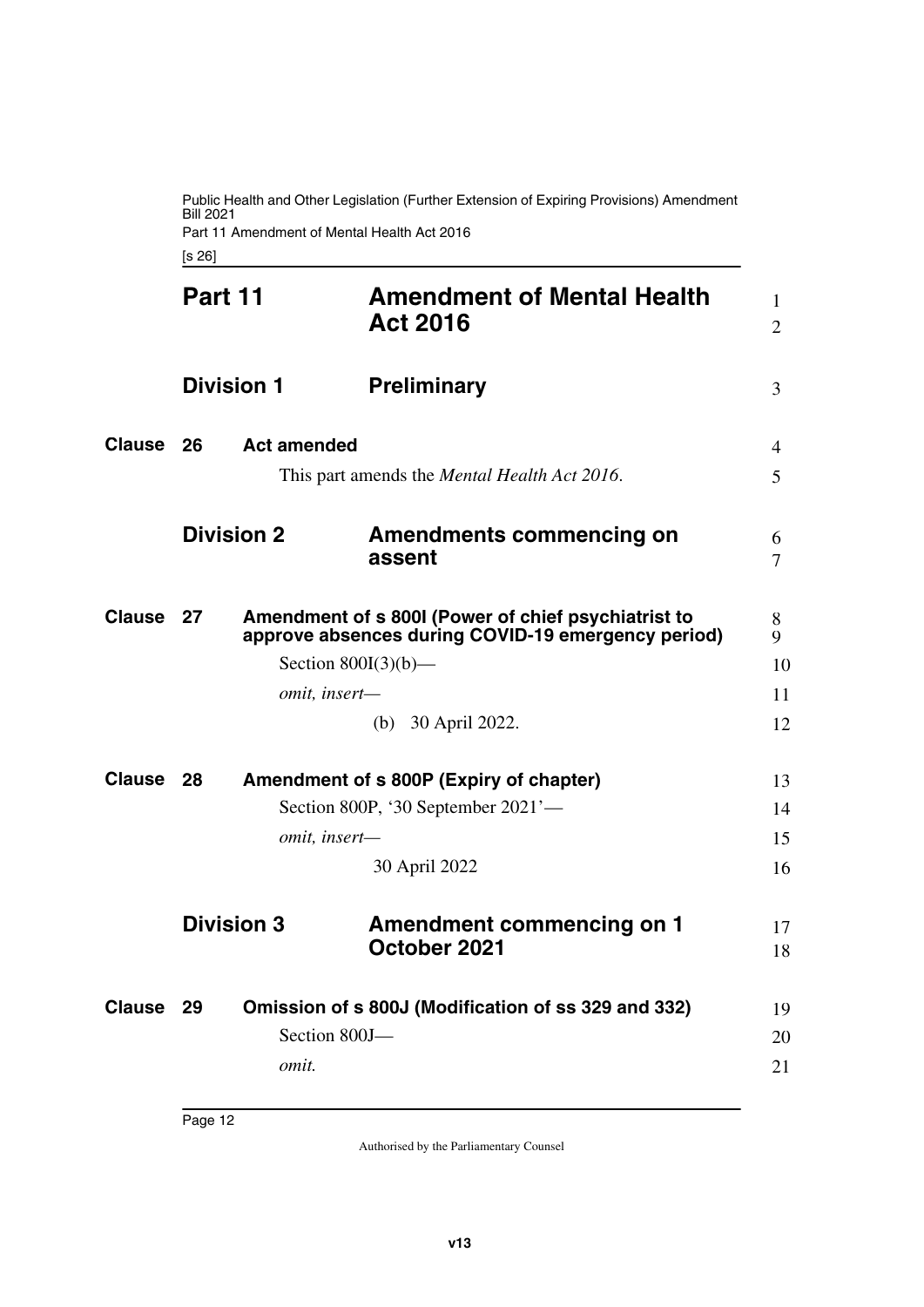<span id="page-14-11"></span><span id="page-14-10"></span><span id="page-14-9"></span><span id="page-14-8"></span><span id="page-14-7"></span><span id="page-14-6"></span><span id="page-14-5"></span><span id="page-14-4"></span><span id="page-14-3"></span><span id="page-14-2"></span><span id="page-14-1"></span><span id="page-14-0"></span>

|               | Part 12                        | <b>Amendment of Public Health</b><br><b>Act 2005</b>                                                                                                                                                                                                                                                                                        | 1<br>$\overline{2}$                    |
|---------------|--------------------------------|---------------------------------------------------------------------------------------------------------------------------------------------------------------------------------------------------------------------------------------------------------------------------------------------------------------------------------------------|----------------------------------------|
|               | <b>Division 1</b>              | <b>Preliminary</b>                                                                                                                                                                                                                                                                                                                          | 3                                      |
| <b>Clause</b> | <b>Act amended</b><br>30       |                                                                                                                                                                                                                                                                                                                                             | 4                                      |
|               |                                | This part amends the Public Health Act 2005.                                                                                                                                                                                                                                                                                                | 5                                      |
|               | <b>Division 2</b>              | <b>Amendments commencing on</b><br>assent                                                                                                                                                                                                                                                                                                   | 6<br>7                                 |
| <b>Clause</b> | Insertion of new s 362HA<br>31 |                                                                                                                                                                                                                                                                                                                                             | 8                                      |
|               |                                | After section 362H-                                                                                                                                                                                                                                                                                                                         | 9                                      |
|               | insert—                        |                                                                                                                                                                                                                                                                                                                                             | 10                                     |
|               |                                | 362HA How directions may be given                                                                                                                                                                                                                                                                                                           | 11                                     |
|               | (1)                            | A direction under section 362H may be given—                                                                                                                                                                                                                                                                                                | 12                                     |
|               |                                | as provided for under the Acts Interpretation<br>(a)<br>Act 1954, part 10; or                                                                                                                                                                                                                                                               | 13<br>14                               |
|               |                                | (b) if a person consents to an emergency officer<br>using a unique electronic address for giving<br>the direction to the person—by sending the<br>direction by electronic communication to<br>the unique electronic address nominated by<br>the person for the giving of the direction.                                                     | 15<br>16<br>17<br>18<br>19<br>20       |
|               | (2)                            | Unless the contrary is proved, a direction under<br>section 362H given by an emergency officer to a<br>person under subsection $(1)(b)$ is taken to have<br>been received by the person on the day and at the<br>time the direction is sent to the unique electronic<br>address nominated by the person for the giving of<br>the direction. | 21<br>22<br>23<br>24<br>25<br>26<br>27 |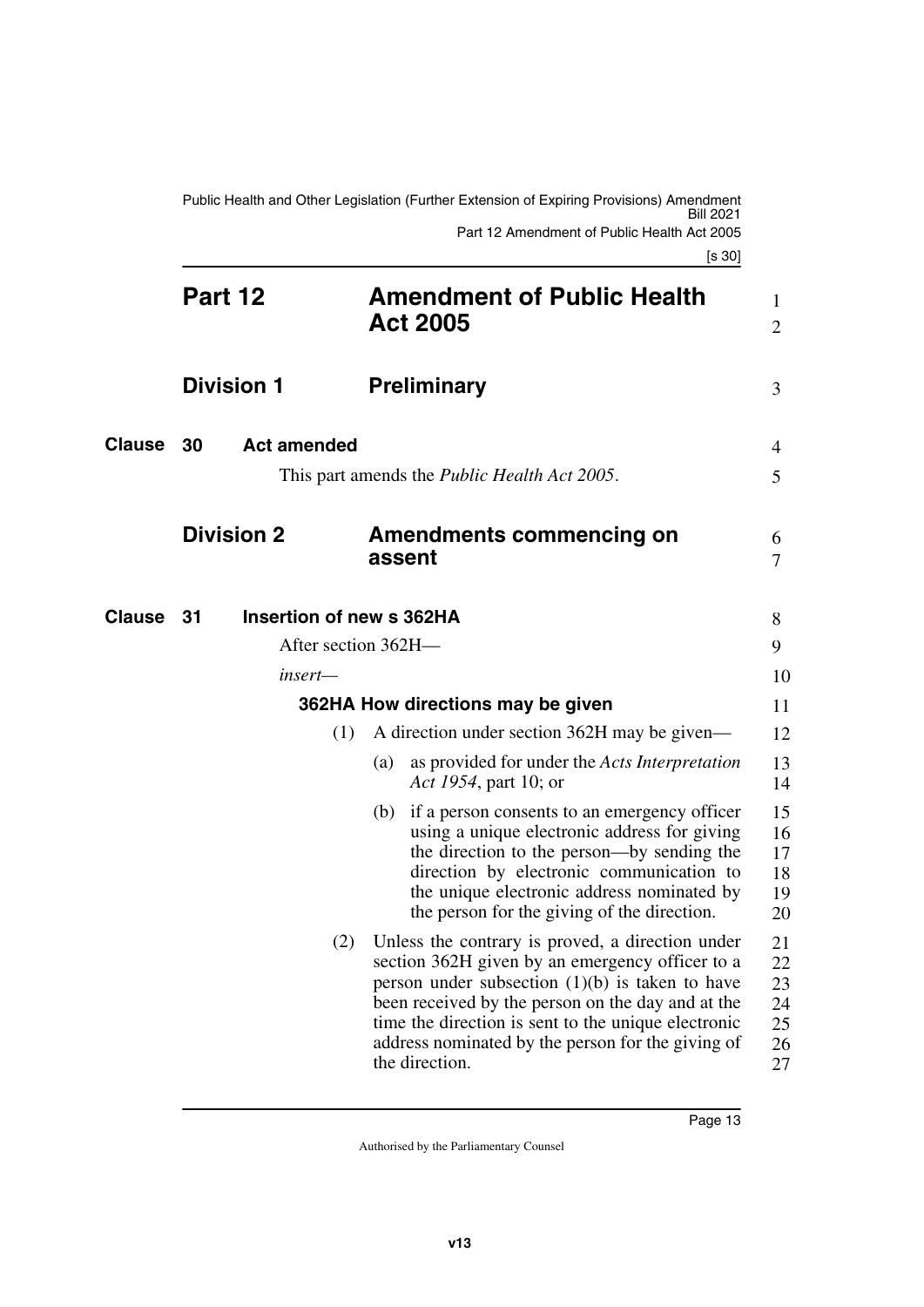<span id="page-15-1"></span><span id="page-15-0"></span>[s 32] Public Health and Other Legislation (Further Extension of Expiring Provisions) Amendment Bill 2021 Part 12 Amendment of Public Health Act 2005

<span id="page-15-11"></span><span id="page-15-10"></span><span id="page-15-9"></span><span id="page-15-8"></span><span id="page-15-7"></span><span id="page-15-6"></span><span id="page-15-5"></span><span id="page-15-4"></span><span id="page-15-3"></span><span id="page-15-2"></span>

| <b>Clause</b> | 32   | Amendment of s 362MG (Expiry of part)<br>omit, insert-                                                                                                  | 30 April 2022      | Section 362MG, '30 September 2021'-              | 1<br>2<br>3<br>4 |  |
|---------------|------|---------------------------------------------------------------------------------------------------------------------------------------------------------|--------------------|--------------------------------------------------|------------------|--|
| <b>Clause</b> | - 33 | Amendment of s 362Q (Expiry of part)                                                                                                                    |                    | Section 362Q, '30 September 2021'-               | 5<br>6           |  |
|               |      | omit, insert-                                                                                                                                           |                    |                                                  | 7                |  |
|               |      |                                                                                                                                                         | 30 April 2022      |                                                  | 8                |  |
| <b>Clause</b> | - 34 | Insertion of new ch 12, pt 8                                                                                                                            |                    |                                                  | 9                |  |
|               |      | Chapter 12—                                                                                                                                             |                    |                                                  | 10               |  |
|               |      | insert-                                                                                                                                                 |                    |                                                  | 11               |  |
|               |      | Part 8                                                                                                                                                  |                    | <b>Transitional and</b>                          | 12               |  |
|               |      |                                                                                                                                                         |                    | validation provisions<br>for Public Health and   | 13               |  |
|               |      |                                                                                                                                                         |                    | <b>Other Legislation</b>                         | 14<br>15         |  |
|               |      |                                                                                                                                                         |                    | <b>(Further Extension of</b>                     | 16               |  |
|               |      |                                                                                                                                                         |                    | <b>Expiring Provisions)</b>                      | 17               |  |
|               |      |                                                                                                                                                         |                    | <b>Amendment Act 2021</b>                        | 18               |  |
|               |      | <b>Division 1</b>                                                                                                                                       |                    | <b>Provision for amendments</b>                  | 19               |  |
|               |      |                                                                                                                                                         |                    | commencing on assent                             | 20               |  |
|               |      |                                                                                                                                                         | emergency officers | 507 Validation of particular directions given by | 21<br>22         |  |
|               |      | This section applies in relation to a direction<br>(1)<br>under section 362H given to a person, before the<br>commencement, by sending the direction by |                    |                                                  |                  |  |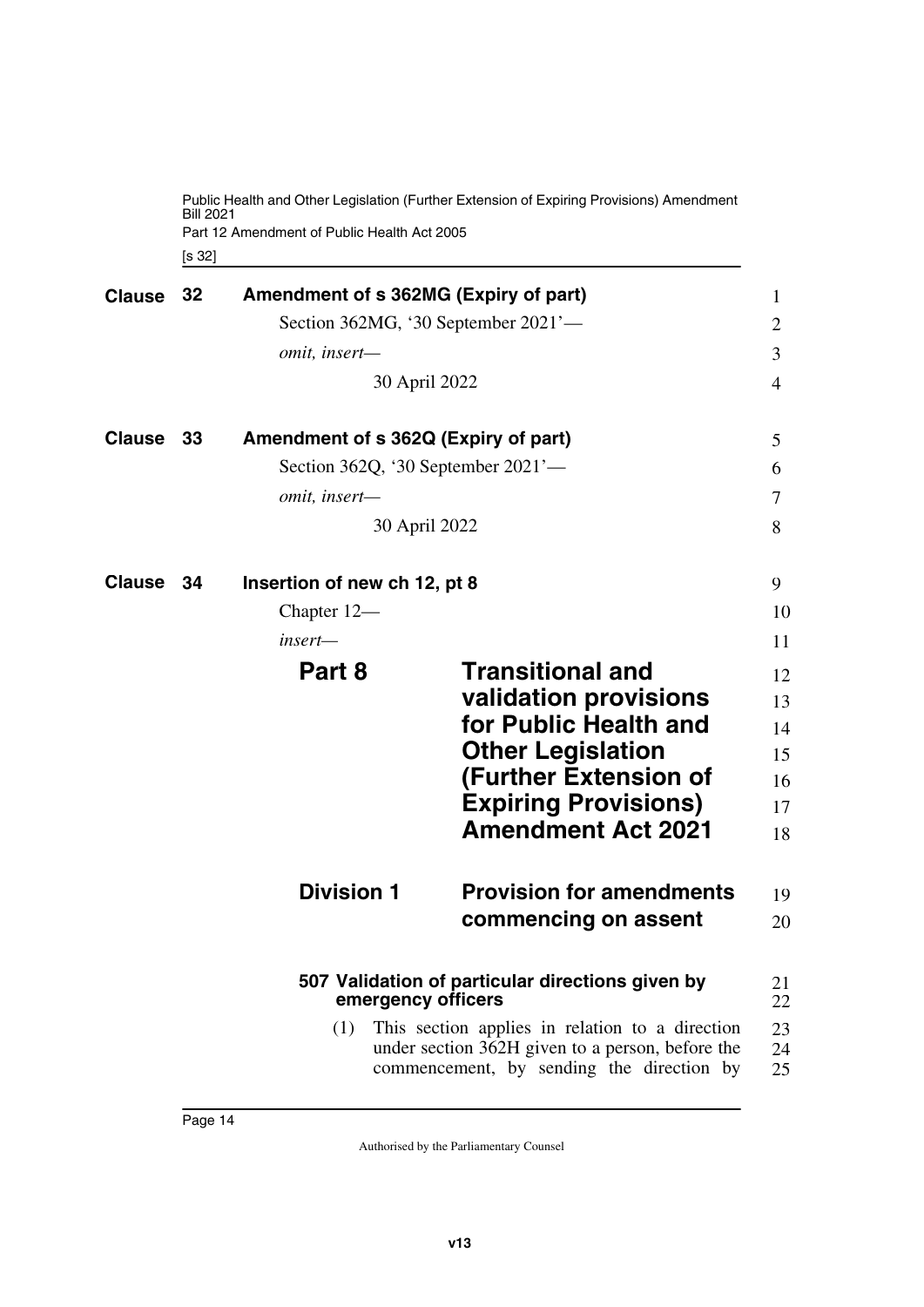<span id="page-16-1"></span><span id="page-16-0"></span>

|              |             |     | electronic communication to a unique electronic<br>address nominated by the person for the giving of<br>the direction.                                                                     |
|--------------|-------------|-----|--------------------------------------------------------------------------------------------------------------------------------------------------------------------------------------------|
|              | (2)         |     | The direction is declared to be, and always to have<br>been, as validly given as if—                                                                                                       |
|              |             | (a) | section 362HA had been in force on the day<br>the direction was given; and                                                                                                                 |
|              |             | (b) | the person had consented to the use of the<br>unique electronic address for the giving of<br>the direction.                                                                                |
|              | (3)         |     | Also, the direction is declared for all purposes to<br>be, and always to have been, as valid as if—                                                                                        |
|              |             | (a) | section 362HA had been in force on the day<br>the direction was given; and                                                                                                                 |
|              |             | (b) | the person had consented to the use of the<br>unique electronic address for the giving of<br>the direction.                                                                                |
| Clause<br>35 |             |     | <b>Amendment of sch 2 (Dictionary)</b>                                                                                                                                                     |
|              | Schedule 2- |     |                                                                                                                                                                                            |
|              | insert—     |     |                                                                                                                                                                                            |
|              |             |     | <i>communication network</i> means a network—                                                                                                                                              |
|              |             | (a) | capable of electronic communication; and                                                                                                                                                   |
|              |             | (b) | designed to enable a user of the network to<br>communicate with a specific person or<br>group of people.                                                                                   |
|              |             |     | Examples-                                                                                                                                                                                  |
|              |             |     | a telephone network or computer network                                                                                                                                                    |
|              |             |     | <i>unique electronic address</i> , for a person, means a<br>fixed designation on a communication network<br>assigned to the person for the purpose of the<br>person receiving information. |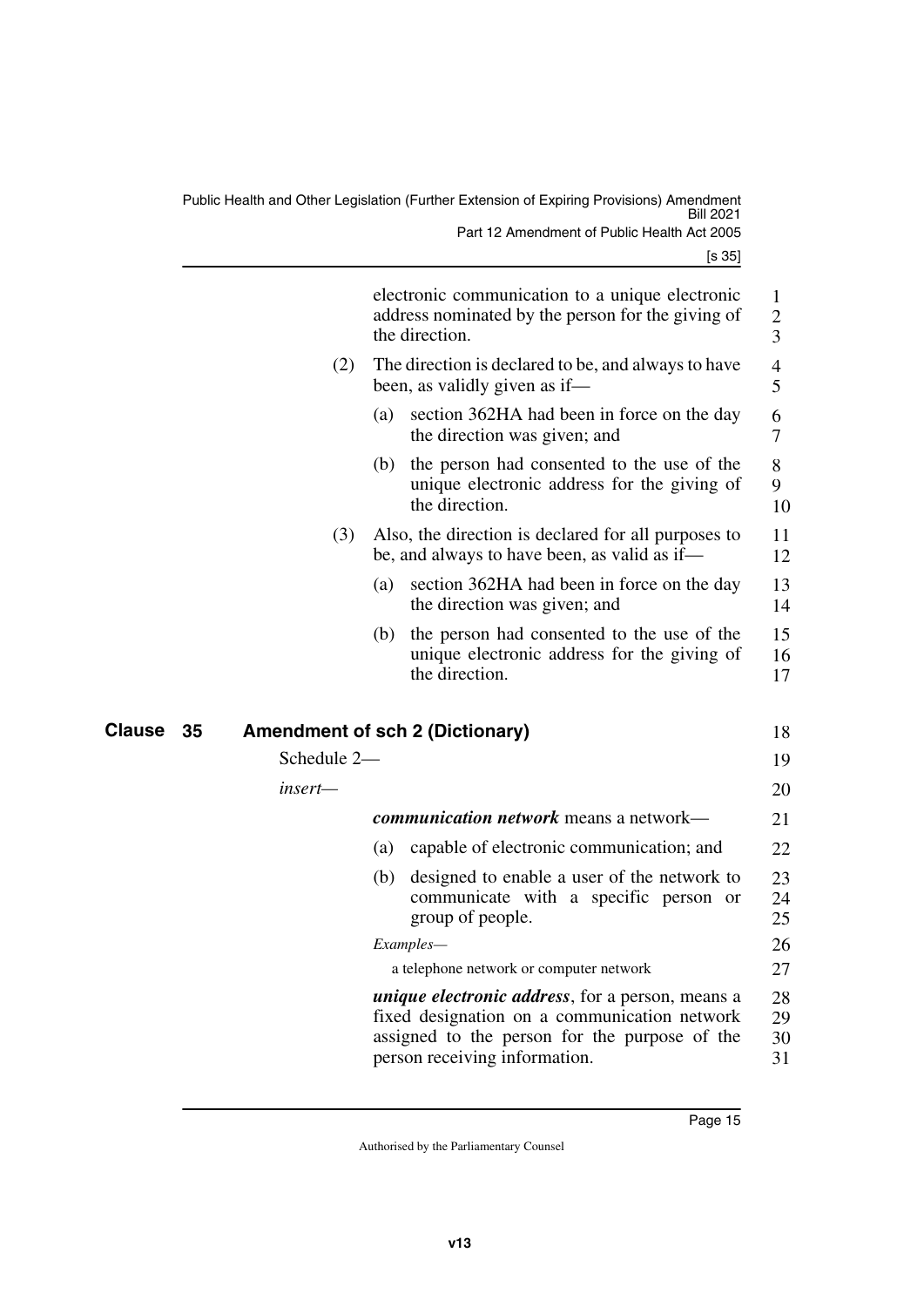<span id="page-17-5"></span><span id="page-17-4"></span><span id="page-17-3"></span><span id="page-17-2"></span><span id="page-17-1"></span><span id="page-17-0"></span>

|           |                   |     |                                      | Examples-<br>an email address, mobile phone number or user account                                                                                                                                                                                  | 1<br>$\overline{2}$        |
|-----------|-------------------|-----|--------------------------------------|-----------------------------------------------------------------------------------------------------------------------------------------------------------------------------------------------------------------------------------------------------|----------------------------|
|           | <b>Division 3</b> |     |                                      | <b>Amendments commencing by</b><br>proclamation                                                                                                                                                                                                     | 3<br>$\overline{4}$        |
| Clause    | 36                |     |                                      | Insertion of new ch 8, pt 7AA, div 1, hdg                                                                                                                                                                                                           | 5                          |
|           |                   |     |                                      | Before section 362MA-                                                                                                                                                                                                                               | 6                          |
|           |                   |     | insert—                              |                                                                                                                                                                                                                                                     | 7                          |
|           |                   |     | <b>Division 1</b>                    | <b>Preliminary</b>                                                                                                                                                                                                                                  | 8                          |
| Clause 37 |                   |     |                                      | Amendment of s 362MA (Definitions for part)                                                                                                                                                                                                         | 9                          |
|           |                   | (1) |                                      | Section 362MA, definition <i>quarantine</i> —                                                                                                                                                                                                       | 10                         |
|           |                   |     | omit.                                |                                                                                                                                                                                                                                                     | 11                         |
|           |                   | (2) | Section 362MA-                       |                                                                                                                                                                                                                                                     | 12                         |
|           |                   |     | insert—                              |                                                                                                                                                                                                                                                     | 13                         |
|           |                   |     |                                      | <i>affected person</i> see section $362MH(1)$ .                                                                                                                                                                                                     | 14                         |
|           |                   |     |                                      | <i>approved way</i> , in relation to giving a notice or<br>making an application to the chief executive<br>under this part, means the way decided by the<br>chief executive under section 362MN for giving<br>the notice or making the application. | 15<br>16<br>17<br>18<br>19 |
|           |                   |     |                                      | <i>prepayment notice</i> see section 362MF(2).                                                                                                                                                                                                      | 20                         |
|           |                   |     |                                      | <i>prescribed person</i> means a person prescribed by<br>regulation to be a prescribed person.                                                                                                                                                      | 21<br>22                   |
|           |                   |     |                                      | <i>quarantine fees</i> means the fees prescribed under<br>section 362MC.                                                                                                                                                                            | 23<br>24                   |
|           |                   |     |                                      | <i>required to quarantine</i> see section 362MB.                                                                                                                                                                                                    | 25                         |
|           |                   | (3) | Section<br>$362MD(4)$ <sup>'</sup> - | definition relevant<br>362MA,<br><i>invoice</i> , 'section                                                                                                                                                                                          | 26<br>27                   |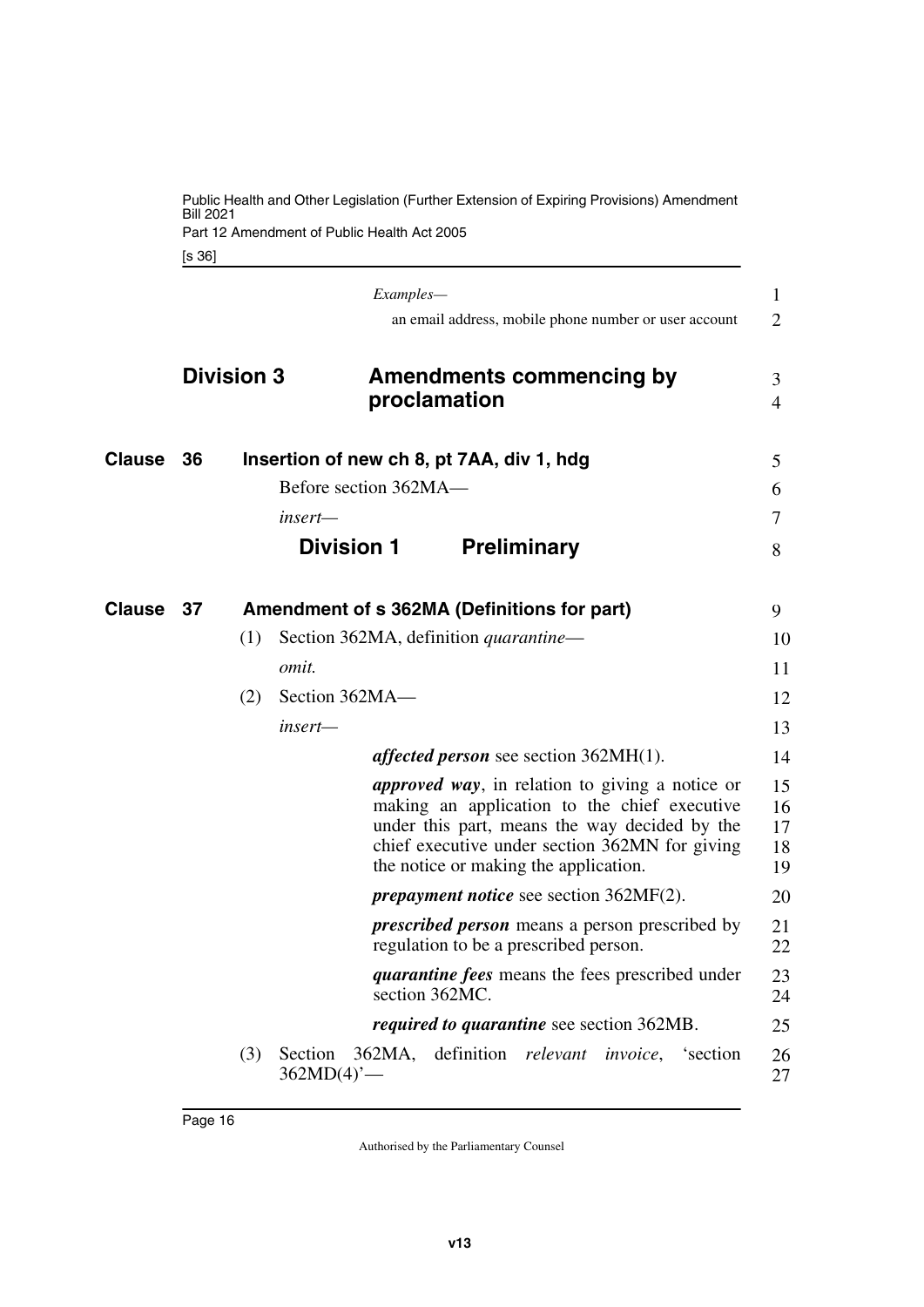<span id="page-18-5"></span><span id="page-18-4"></span><span id="page-18-3"></span><span id="page-18-2"></span><span id="page-18-1"></span><span id="page-18-0"></span>

|               |     | Public Health and Other Legislation (Further Extension of Expiring Provisions) Amendment<br>Bill 2021 |    |
|---------------|-----|-------------------------------------------------------------------------------------------------------|----|
|               |     | Part 12 Amendment of Public Health Act 2005                                                           |    |
|               |     | [s 38]                                                                                                |    |
|               |     | omit, insert-                                                                                         | 1  |
|               |     | section 362MG(2)                                                                                      | 2  |
| <b>Clause</b> | -38 | Amendment of s 362MB (Meaning of <i>quarantine</i> )                                                  | 3  |
|               |     | Section 362MB, heading 'quarantine'—<br>(1)                                                           | 4  |
|               |     | omit, insert-                                                                                         | 5  |
|               |     | required to quarantine                                                                                | 6  |
|               |     | Section 362MB, from 'A person' to 'if'—<br>(2)                                                        | 7  |
|               |     | omit, insert-                                                                                         | 8  |
|               |     | A person is <i>required to quarantine</i> if                                                          | 9  |
| <b>Clause</b> | 39  | Insertion of new ch 8, pt 7AA, div 2, hdg                                                             | 10 |
|               |     | Before section 362MC-                                                                                 | 11 |
|               |     | insert—                                                                                               | 12 |
|               |     | <b>Division 2</b><br><b>Liability for quarantine</b>                                                  | 13 |
|               |     | fees and other amounts                                                                                | 14 |
| <b>Clause</b> | 40  | Amendment of s 362MC (Fees payable)                                                                   | 15 |
|               |     | Section 362MC, heading—<br>(1)                                                                        | 16 |
|               |     | omit, insert-                                                                                         | 17 |
|               |     | <b>362MC Quarantine fees</b>                                                                          | 18 |
|               |     | Section $362MC(1)$ , from 'quarantine'—<br>(2)                                                        | 19 |
|               |     | omit, insert-                                                                                         | 20 |
|               |     | quarantine.                                                                                           | 21 |
|               |     | Section $362MC(2)(a)$ , examples, after 'meals'—<br>(3)                                               | 22 |
|               |     | insert-                                                                                               | 23 |
|               |     | , cost of transport to the place of quarantine                                                        | 24 |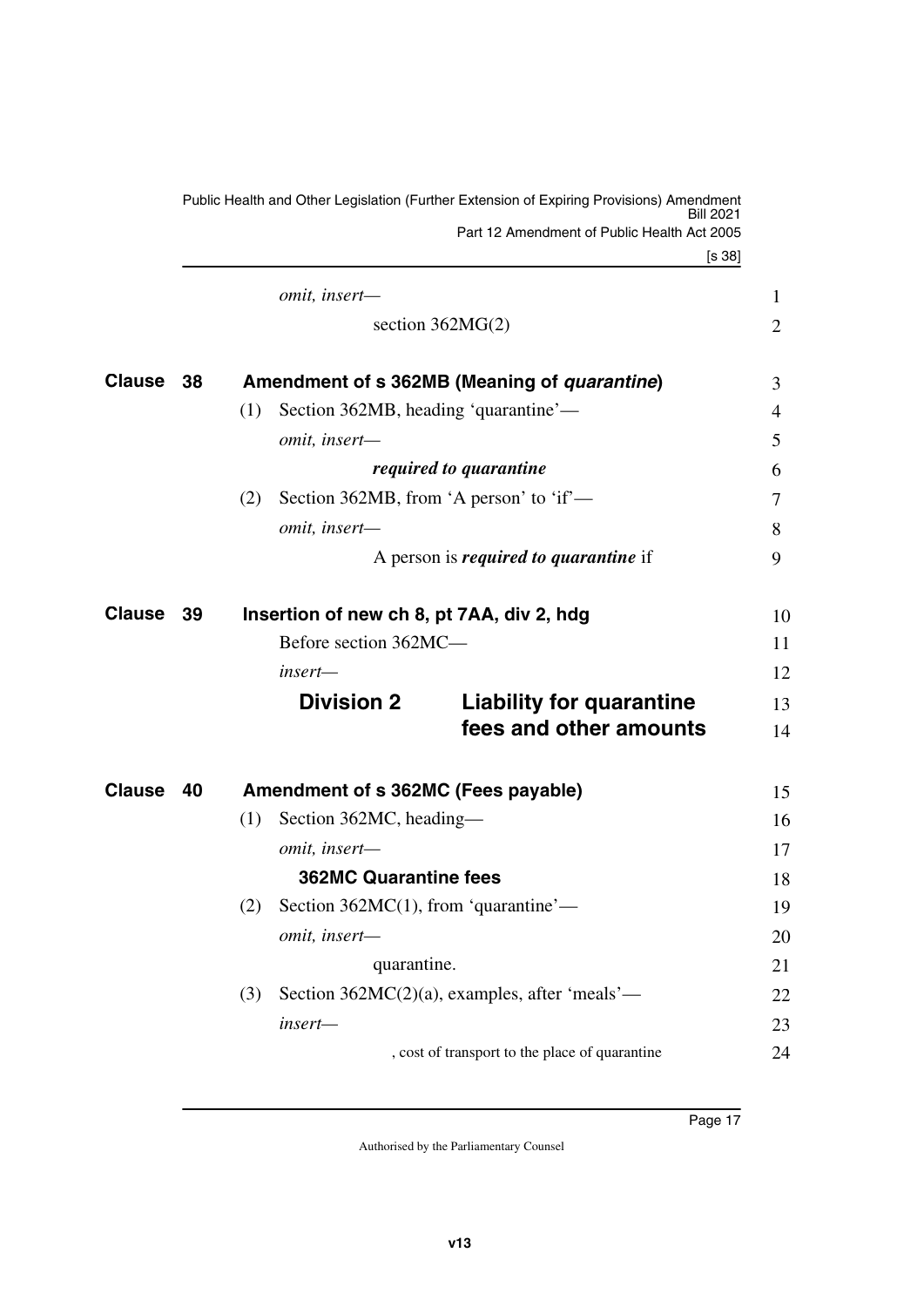Part 12 Amendment of Public Health Act 2005

<span id="page-19-1"></span>[s 41]

<span id="page-19-7"></span><span id="page-19-6"></span><span id="page-19-5"></span><span id="page-19-4"></span><span id="page-19-3"></span><span id="page-19-2"></span><span id="page-19-0"></span>

|               |    | (4) | Section<br>'accommodation.'- | $362MC(2)(b)$ ,                                                                               | from | 'quarantine'                          | to | 1<br>$\overline{2}$ |
|---------------|----|-----|------------------------------|-----------------------------------------------------------------------------------------------|------|---------------------------------------|----|---------------------|
|               |    |     | omit, insert-                |                                                                                               |      |                                       |    | $\overline{3}$      |
|               |    |     |                              | quarantine in shared accommodation with other<br>persons who are also required to quarantine. |      |                                       |    | $\overline{4}$<br>5 |
| <b>Clause</b> | 41 |     |                              | Amendment of s 362MD (Persons liable to pay fees)                                             |      |                                       |    | 6                   |
|               |    | (1) |                              | Section 362MD, heading—                                                                       |      |                                       |    | $\overline{7}$      |
|               |    |     | omit, insert-                |                                                                                               |      |                                       |    | 8                   |
|               |    |     |                              | 362MD Liability of persons to pay quarantine fees<br>generally                                |      |                                       |    | 9<br>10             |
|               |    | (2) | regulation'-                 | Section $362MD(1)$ ,                                                                          |      | $(2)$ and $(3)$ , 'fees prescribed by |    | 11<br>12            |
|               |    |     | omit, insert-                |                                                                                               |      |                                       |    | 13                  |
|               |    |     |                              | quarantine fees                                                                               |      |                                       |    | 14                  |
|               |    | (3) |                              | Section 362MD(4) and $(5)$ —                                                                  |      |                                       |    | 15                  |
|               |    |     | omit, insert-                |                                                                                               |      |                                       |    | 16                  |
|               |    |     | (4)                          | This section is subject to section 362ME.                                                     |      |                                       |    | 17                  |
| <b>Clause</b> | 42 |     |                              | Renumbering of s 362MG (Expiry of part)                                                       |      |                                       |    | 18                  |
|               |    |     | Section 362MG-               |                                                                                               |      |                                       |    | 19                  |
|               |    |     |                              | <i>renumber</i> as section 362MP.                                                             |      |                                       |    | 20                  |
| <b>Clause</b> | 43 |     |                              | Replacement of ss 362ME and 362MF                                                             |      |                                       |    | 21                  |
|               |    |     |                              | Sections 362ME and 362MF-                                                                     |      |                                       |    | 22                  |
|               |    |     | omit, insert-                |                                                                                               |      |                                       |    | 23                  |
|               |    |     |                              | 362ME Liability of particular third parties to pay<br>quarantine fees                         |      |                                       |    | 24<br>25            |
|               |    |     | (1)                          | This section applies if—                                                                      |      |                                       |    | 26                  |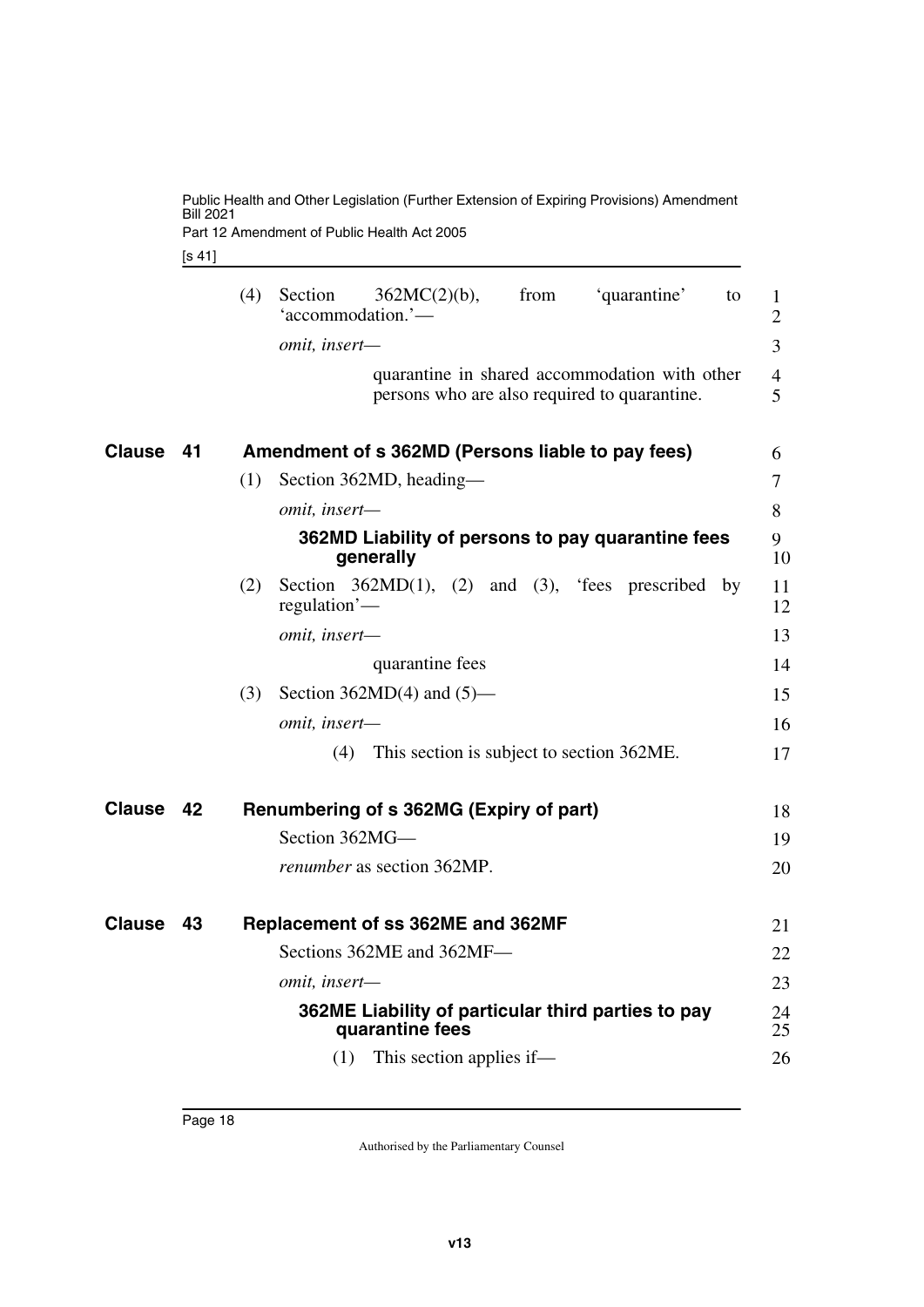Public Health and Other Legislation (Further Extension of Expiring Provisions) Amendment Bill 2021 Part 12 Amendment of Public Health Act 2005

|     | (a)    | a person (a <i>third party</i> ) wishes to accept<br>liability for payment of the quarantine fees<br>that another person (the <i>primary party</i> ) is,<br>or may become, liable to pay under section<br>362MD; and | 1<br>$\overline{c}$<br>3<br>4<br>5 |
|-----|--------|----------------------------------------------------------------------------------------------------------------------------------------------------------------------------------------------------------------------|------------------------------------|
|     | (b)    | the third party gives the chief executive<br>notice (an <i>acceptance notice</i> ),<br>in<br>the<br>approved way, that the third party accepts<br>liability for payment of the quarantine fees;<br>and               | 6<br>7<br>8<br>9<br>10             |
|     | (c)    | the third party is approved by the chief<br>executive, under subsection (2), as<br>an<br>approved person in relation to the primary<br>party.                                                                        | 11<br>12<br>13<br>14               |
| (2) | party- | The chief executive may approve the third party<br>as an <i>approved person</i> in relation to the primary                                                                                                           | 15<br>16<br>17                     |
|     | (a)    | if the approval applies generally to third<br>parties of a particular class-by notice<br>published on the department's website; or                                                                                   | 18<br>19<br>20                     |
|     | (b)    | if the approval applies only to the third<br>party—by notice given to the third party.                                                                                                                               | 21<br>22                           |
| (3) |        | On the happening of the relevant event—                                                                                                                                                                              | 23                                 |
|     | (a)    | the primary party ceases to be, or does not<br>become, liable under section 362MD to pay<br>the quarantine fees; and                                                                                                 | 24<br>25<br>26                     |
|     | (b)    | the third party becomes liable under this<br>section to pay the fees.                                                                                                                                                | 27<br>28                           |
| (4) |        | This section does not affect the liability of any<br>other person who, under section 362MD, is jointly<br>and severally liable with the primary party to pay<br>the quarantine fees.                                 | 29<br>30<br>31<br>32               |
| (5) |        | Also, this section does not affect any amount paid<br>on account of the quarantine fees, before the<br>relevant event, under a prepayment notice.                                                                    | 33<br>34<br>35                     |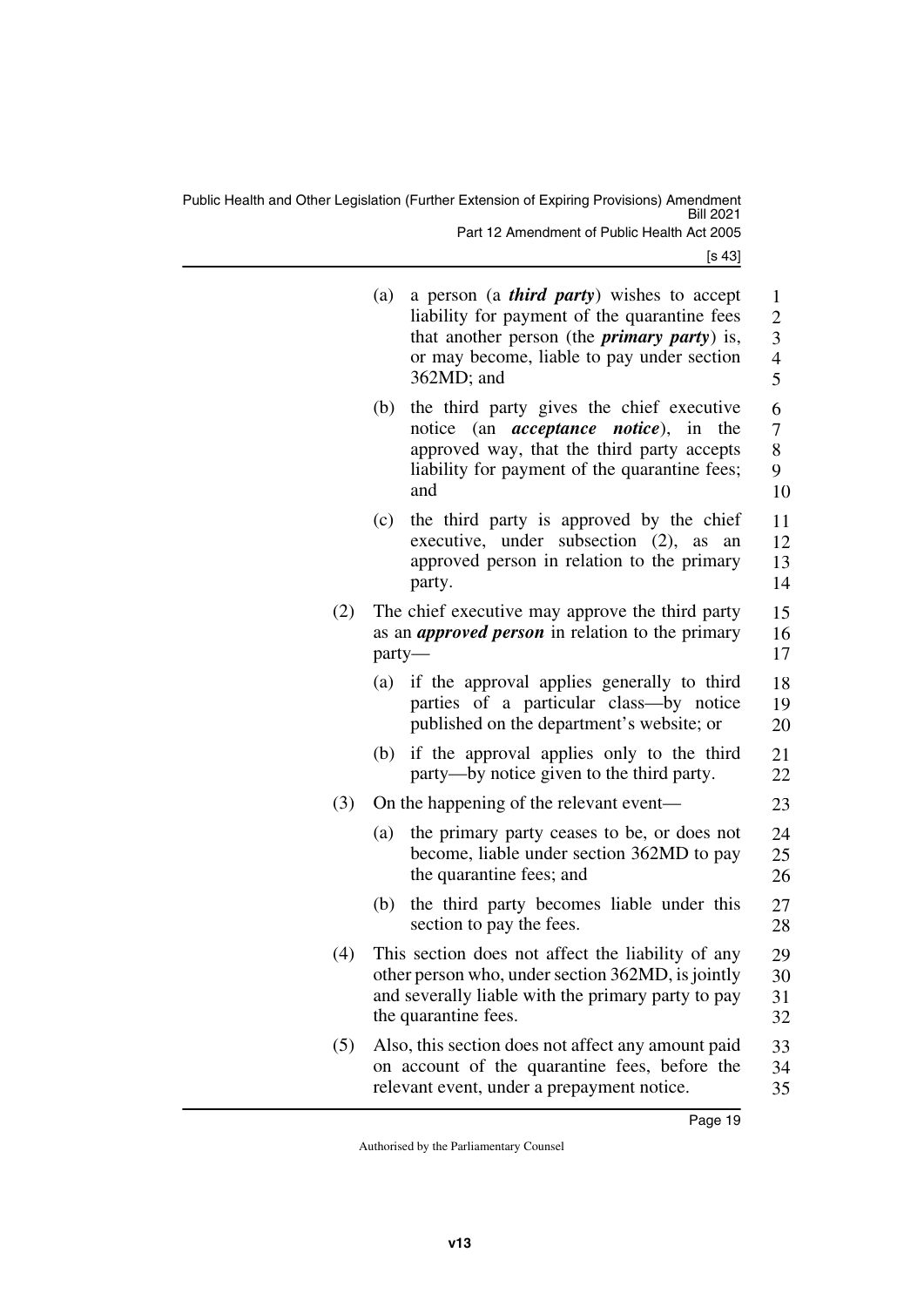Part 12 Amendment of Public Health Act 2005

<span id="page-21-1"></span><span id="page-21-0"></span>

|     | $Note-$ |         |                                                                                                                                                                                                                                                                        | $\mathbf{1}$               |  |  |  |
|-----|---------|---------|------------------------------------------------------------------------------------------------------------------------------------------------------------------------------------------------------------------------------------------------------------------------|----------------------------|--|--|--|
|     |         |         | See section 362MM in relation to refunds.                                                                                                                                                                                                                              | $\mathbf{2}$               |  |  |  |
| (6) |         |         | For this section, the <i>relevant event</i> is the latest of<br>the following events to happen—                                                                                                                                                                        |                            |  |  |  |
|     | (a)     |         | the event mentioned in subsection $(1)(b)$ ;                                                                                                                                                                                                                           |                            |  |  |  |
|     | (b)     |         | the event mentioned in subsection $(1)(c)$ ;                                                                                                                                                                                                                           |                            |  |  |  |
|     | (c)     |         | if, immediately before the acceptance notice<br>is given, the primary party may become<br>liable under section 362MD to pay the<br>quarantine fees—the event that would, but<br>for this section, make the primary party<br>liable under that section to pay the fees. |                            |  |  |  |
|     |         |         | 362MF Chief executive may require prepayment of<br>amount for quarantine of particular persons                                                                                                                                                                         | 13<br>14                   |  |  |  |
| (1) |         |         | This section applies if—                                                                                                                                                                                                                                               | 15                         |  |  |  |
|     | (a)     | either- |                                                                                                                                                                                                                                                                        | 16                         |  |  |  |
|     |         | (i)     | a prescribed person proposes to travel<br>to Queensland; or                                                                                                                                                                                                            | 17<br>18                   |  |  |  |
|     |         | (ii)    | adult<br>proposes<br>travel<br>to<br>to<br>an<br>Queensland with a prescribed person<br>who is a child; and                                                                                                                                                            | 19<br>20<br>21             |  |  |  |
|     | (b)     |         | it is likely that—                                                                                                                                                                                                                                                     | 22                         |  |  |  |
|     |         | (i)     | arriving in Queensland,<br>the<br>on<br>prescribed person will be required to<br>quarantine; and                                                                                                                                                                       | 23<br>24<br>25             |  |  |  |
|     |         | (ii)    | quarantine fees will be payable for the<br>prescribed person's quarantine; and                                                                                                                                                                                         | 26<br>27                   |  |  |  |
|     |         |         | (iii) the prescribed person or another person<br>(in either case the <i>relevant person</i> ) will<br>be, or will become, liable, under<br>section 362MD or 362ME, to pay the<br>quarantine fees.                                                                      | 28<br>29<br>30<br>31<br>32 |  |  |  |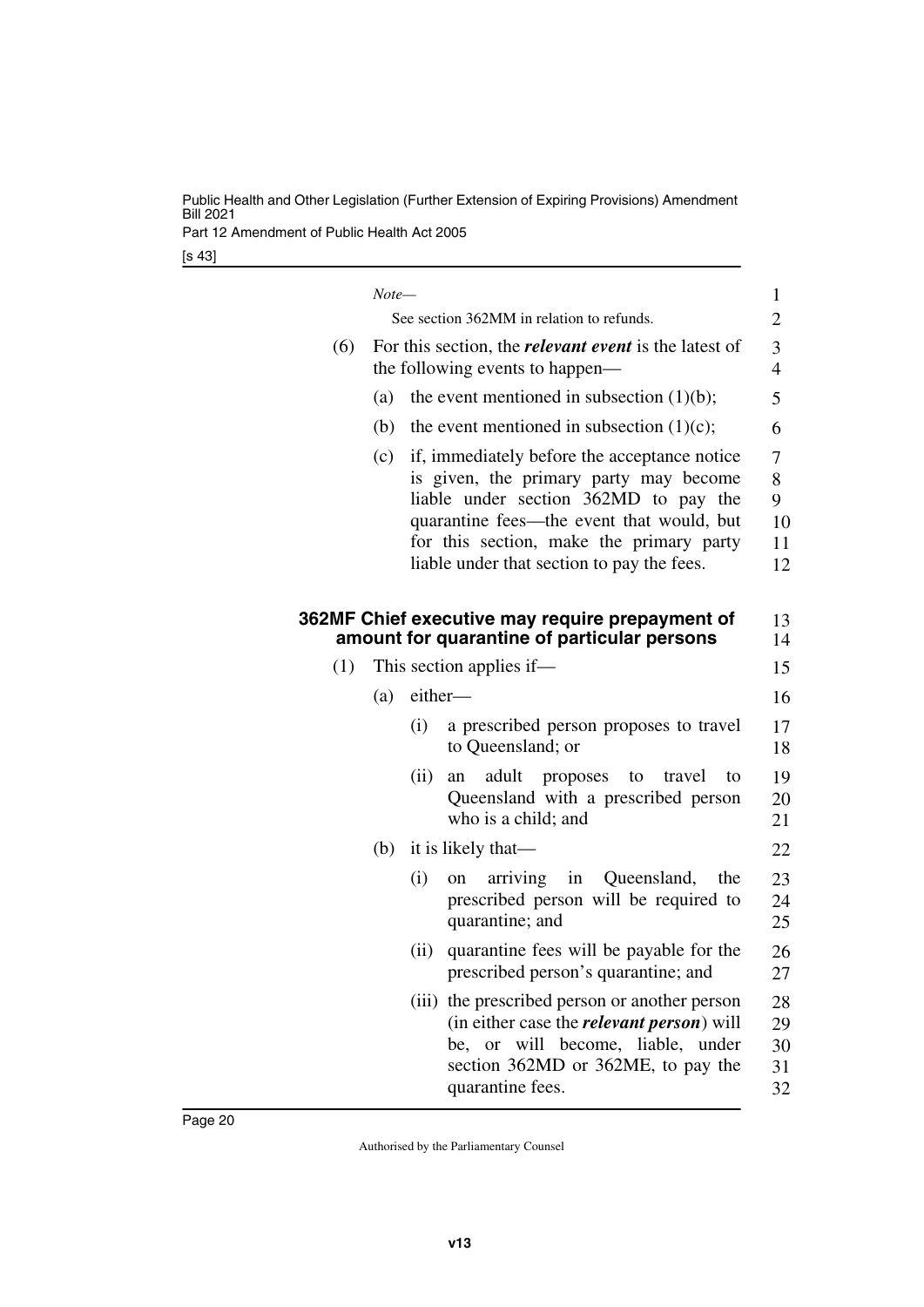Public Health and Other Legislation (Further Extension of Expiring Provisions) Amendment Bill 2021 Part 12 Amendment of Public Health Act 2005

<span id="page-22-1"></span><span id="page-22-0"></span>

| (2) |     |                 | The chief executive may, by notice (a <i>prepayment</i><br><i>notice</i> ) given under this section, require the<br>relevant person to pay an amount on account of<br>the quarantine fees that are likely to be payable for<br>the prescribed person's quarantine. | 1<br>$\overline{c}$<br>$\begin{array}{c} 3 \\ 4 \\ 5 \end{array}$ |  |  |  |
|-----|-----|-----------------|--------------------------------------------------------------------------------------------------------------------------------------------------------------------------------------------------------------------------------------------------------------------|-------------------------------------------------------------------|--|--|--|
| (3) |     |                 | The prepayment notice—                                                                                                                                                                                                                                             |                                                                   |  |  |  |
|     | (a) |                 | must state the following matters, as decided<br>by the chief executive—                                                                                                                                                                                            | 7<br>8                                                            |  |  |  |
|     |     | (i)             | the amount to be paid, or a way of<br>working out the amount to be paid;                                                                                                                                                                                           | 9<br>10                                                           |  |  |  |
|     |     |                 | (ii) the way the amount is to be paid;                                                                                                                                                                                                                             | 11                                                                |  |  |  |
|     |     |                 | (iii) the day, or a way of working out the<br>day, before the prescribed person<br>arrives in Queensland, by which the<br>amount is required to be paid;                                                                                                           | 12<br>13<br>14<br>15                                              |  |  |  |
|     |     |                 | (iv) the day, or a way of working out the<br>day, by which any application under<br>section 362MH for waiver of payment<br>of the quarantine fees must be made;<br>and                                                                                             | 16<br>17<br>18<br>19<br>20                                        |  |  |  |
|     | (b) |                 | may be given—                                                                                                                                                                                                                                                      | 21                                                                |  |  |  |
|     |     | (i)             | if the notice applies generally in<br>relation to prescribed persons of a<br>particular class—by notice published<br>on the department's website; or                                                                                                               | 22<br>23<br>24<br>25                                              |  |  |  |
|     |     | (ii)            | if the notice applies only in relation to<br>the prescribed person—by notice given<br>to the relevant person.                                                                                                                                                      | 26<br>27<br>28                                                    |  |  |  |
|     |     | quarantine fees | 362MG Chief executive must give invoice for                                                                                                                                                                                                                        | 29<br>30                                                          |  |  |  |
| (1) |     |                 | This section applies in relation to a person who is<br>liable, under section 362MD or 362ME, to pay the<br>quarantine fees for the quarantine of 1 or more<br>persons who have been required to quarantine.                                                        | 31<br>32<br>33<br>34                                              |  |  |  |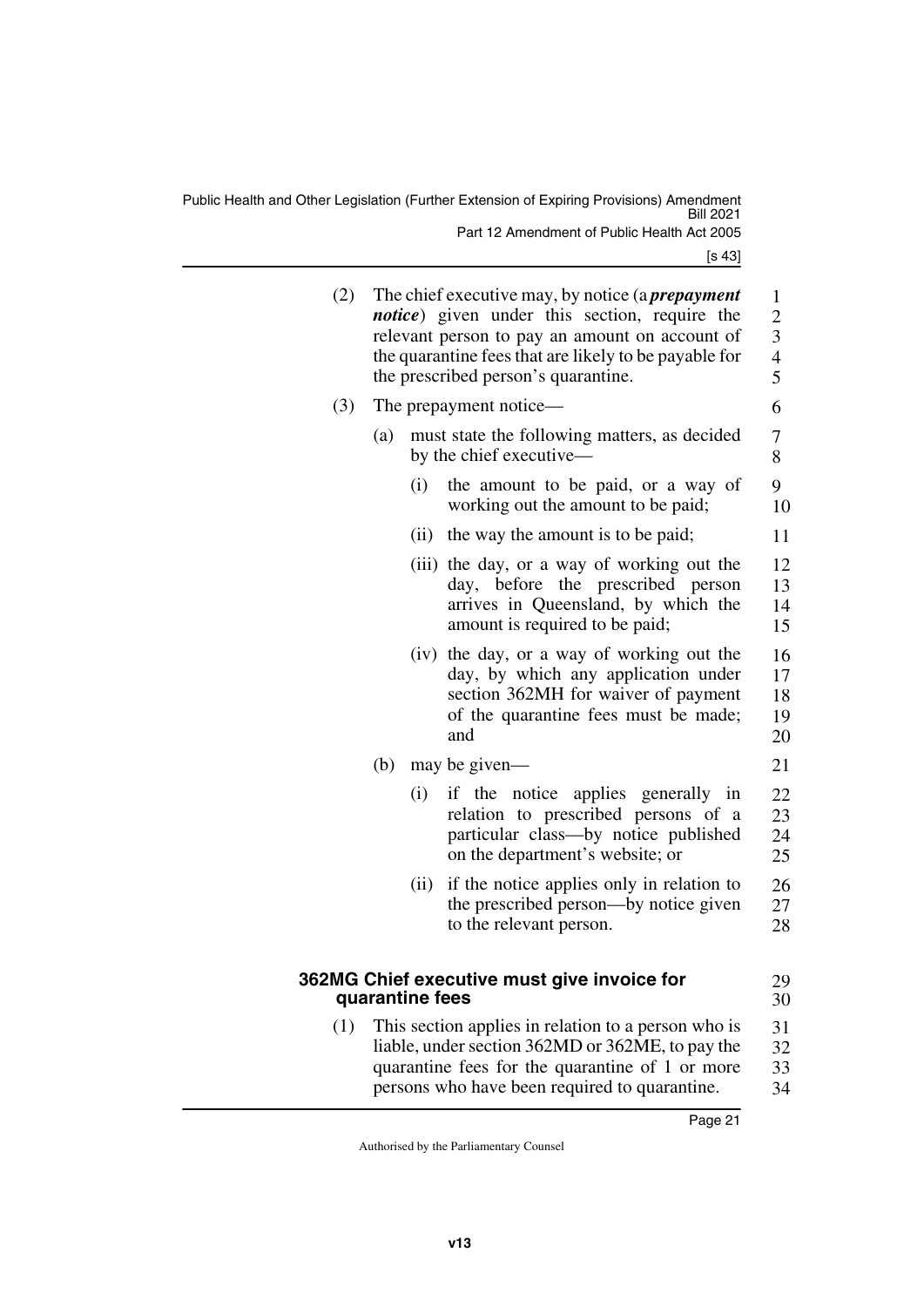Part 12 Amendment of Public Health Act 2005

[s 43]

| (2)               |     | The chief executive must give the person an<br>invoice (a <i>relevant invoice</i> ) stating—                                                                                                                                   | $\mathbf{1}$<br>$\overline{2}$   |
|-------------------|-----|--------------------------------------------------------------------------------------------------------------------------------------------------------------------------------------------------------------------------------|----------------------------------|
|                   | (a) | the date of the invoice; and                                                                                                                                                                                                   | 3                                |
|                   | (b) | for each person to whom the invoice<br>relates-                                                                                                                                                                                | 4<br>5                           |
|                   |     | the name of the person; and<br>(i)                                                                                                                                                                                             | 6                                |
|                   |     | (ii)<br>the period for which the person was<br>required to quarantine; and                                                                                                                                                     | 7<br>8                           |
|                   |     | (iii) the amount of the quarantine fees<br>payable for the person's quarantine;<br>and                                                                                                                                         | 9<br>10<br>11                    |
|                   |     | (iv) any amount paid on account of the<br>person's quarantine<br>fees under<br>a<br>prepayment notice; and                                                                                                                     | 12<br>13<br>14                   |
|                   |     | the amount owing in relation to the<br>(v)<br>person's<br>quarantine<br>fees,<br>after<br>deducting<br>any amount<br>paid<br>as<br>mentioned in subparagraph (iv)<br>or<br>payment of which is waived under<br>division 3; and | 15<br>16<br>17<br>18<br>19<br>20 |
|                   | (c) | if the invoice relates to more<br>than<br>-1<br>person—the total amount owing under the<br>invoice.                                                                                                                            | 21<br>22<br>23                   |
| (3)               |     | However, if 2 or more adults are jointly and<br>severally liable to pay the quarantine fees under<br>section $362MD(2)$ or $(3)$ —                                                                                             | 24<br>25<br>26                   |
|                   | (a) | the chief executive may give any 1 of the<br>adults a relevant invoice for the fees; and                                                                                                                                       | 27<br>28                         |
|                   | (b) | for subsection $(2)$ , the invoice is taken to<br>have been given to each of the adults.                                                                                                                                       | 29<br>30                         |
| <b>Division 3</b> |     | <b>Waiver of payment of</b>                                                                                                                                                                                                    | 31                               |

<span id="page-23-1"></span><span id="page-23-0"></span>**quarantine fees**

32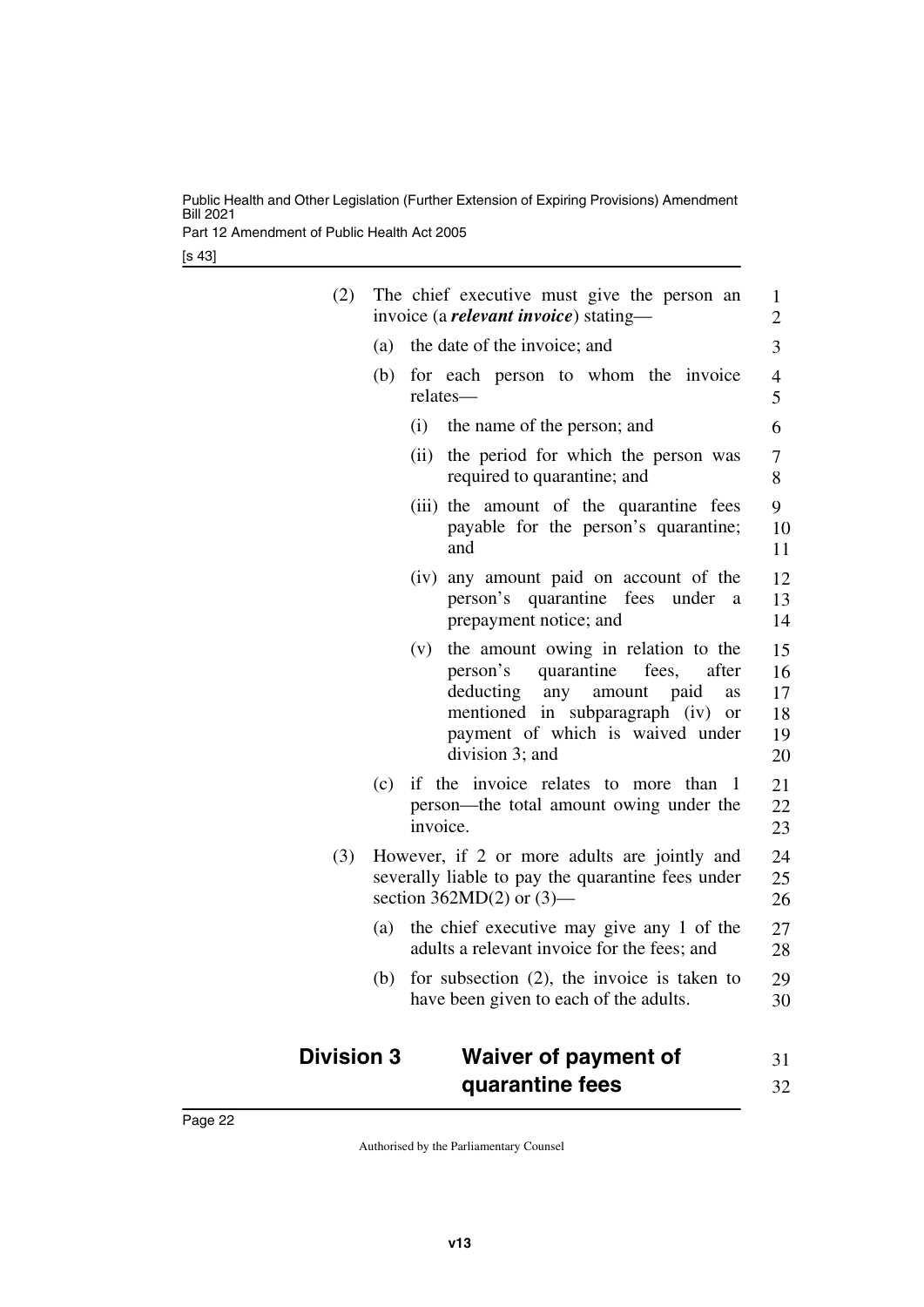Public Health and Other Legislation (Further Extension of Expiring Provisions) Amendment Bill 2021 Part 12 Amendment of Public Health Act 2005

[s 43]

### <span id="page-24-0"></span>**362MH Application for waiver**

<span id="page-24-1"></span>(1) This section applies to a person, other than an excluded person, who is liable, or who may become liable, under section 362MD to pay the quarantine fees for the quarantine of the person or another person (in either case the *affected person*).

#### *Note—*

This section does not apply to a person who is, or may become, liable to pay quarantine fees under section 362ME.

- (2) The person may apply to the chief executive, in the approved way, for the waiver of payment of all or part of the quarantine fees for the affected person's quarantine. 12 13 14 15
- (3) If the person has been required, under a prepayment notice, to pay an amount on account of the quarantine fees that are likely to be payable for the affected person's quarantine— 16 17 18 19
	- (a) the application must be made by the day stated, or worked out in the way stated, in the prepayment notice under section  $362MF(3)(a)(iv)$ ; but 20 21 22 23
	- (b) the chief executive may accept and consider an application made by the person after the day mentioned in paragraph (a) if the chief executive considers it appropriate in the circumstances. 24 25 26 27 28
- (4) If subsection (3) does not apply, the application may be made— 29 30
	- (a) at any time before the relevant invoice is given for the quarantine fees; or 31 32
	- (b) within 30 days after the date of the relevant invoice for the quarantine fees, or a longer period agreed by the chief executive and the person. 33 34 35 36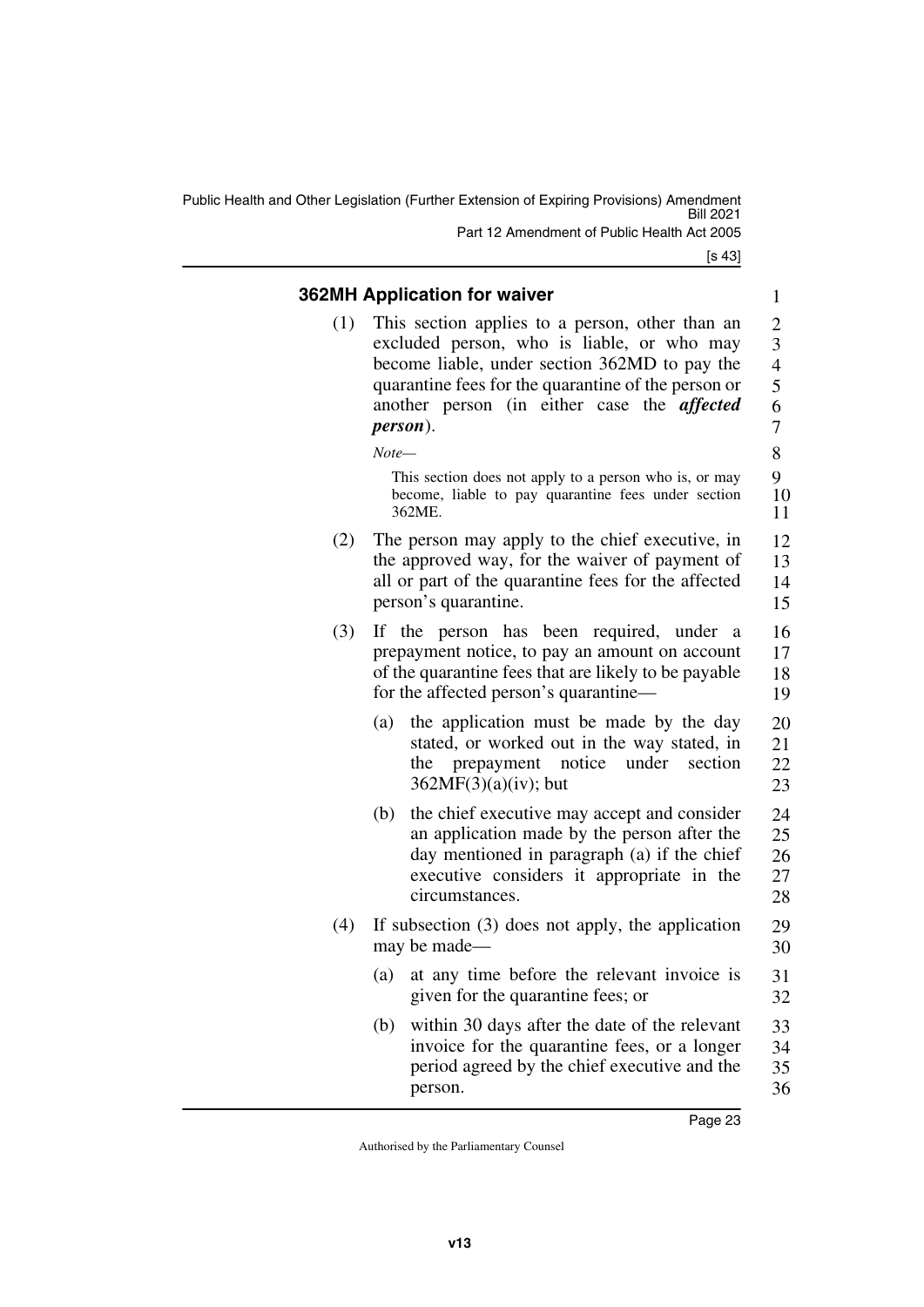Part 12 Amendment of Public Health Act 2005

<span id="page-25-3"></span><span id="page-25-2"></span><span id="page-25-1"></span><span id="page-25-0"></span>

| (5) | In this section-                                                                | $\mathbf{1}$   |
|-----|---------------------------------------------------------------------------------|----------------|
|     | excluded person means a person prescribed by                                    | $\overline{c}$ |
|     | regulation to be an excluded person.                                            | 3              |
|     |                                                                                 |                |
|     | 362MI Deciding application for waiver                                           | 4              |
| (1) | The chief executive may, by notice given to the                                 | 5              |
|     | applicant, ask the applicant to give any further                                | 6              |
|     | information the chief executive reasonably needs<br>to decide the application.  | 7<br>8         |
|     |                                                                                 |                |
| (2) | The chief executive must decide to-                                             | 9              |
|     | waive payment of all or part of the<br>(a)<br>quarantine fees; or               | 10<br>11       |
|     | refuse to waive payment of the quarantine<br>(b)<br>fees.                       | 12<br>13       |
| (3) | However, the chief executive may decide to                                      | 14             |
|     | waive payment of all or part of the quarantine fees                             | 15             |
|     | only if the chief executive considers it appropriate                            | 16             |
|     | having regard to the circumstances of—                                          | 17             |
|     | (a) the applicant; or                                                           | 18             |
|     | if the applicant is not also the affected<br>(b)<br>person—the affected person. | 19<br>20       |
|     | Examples of a person's circumstances-                                           | 21             |
|     | experiencing financial hardship                                                 | 22             |
|     | being a vulnerable person                                                       | 23             |
|     |                                                                                 |                |
|     | <b>362MJ Notice of decision</b>                                                 | 24             |
| (1) | If the chief executive decides under section                                    | 25             |
|     | 362MI to waive payment of the quarantine fees to                                | 26             |
|     | the extent sought under the application, the chief                              | 27             |
|     | executive<br>must give the applicant a notice<br>stating—                       | 28             |
|     |                                                                                 | 29             |
|     | (a) if the application is for the waiver of                                     | 30             |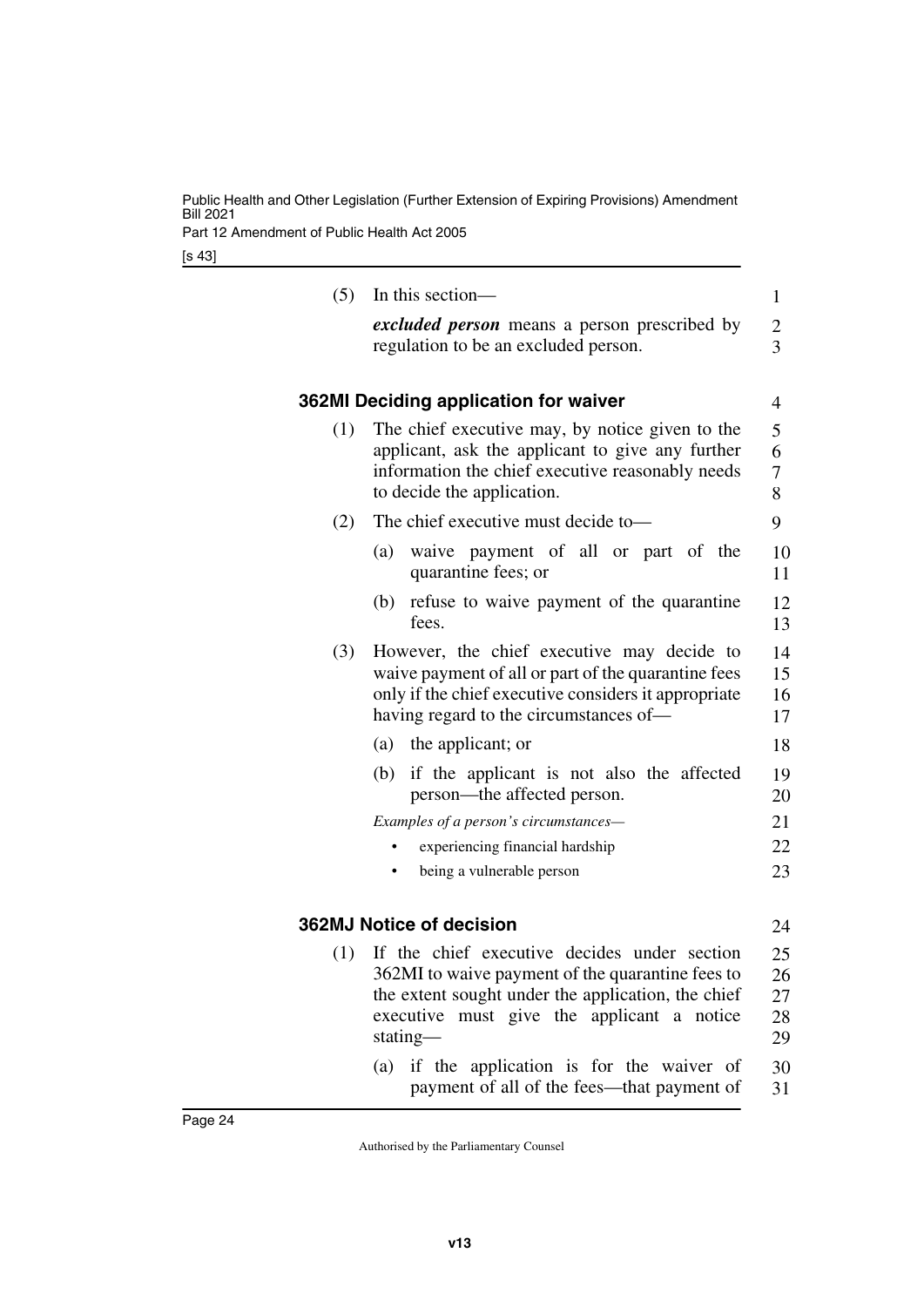<span id="page-26-1"></span><span id="page-26-0"></span>

|        |     | all of the fees is waived under section                                                                                                                                                                                    | $\mathbf{1}$                  |
|--------|-----|----------------------------------------------------------------------------------------------------------------------------------------------------------------------------------------------------------------------------|-------------------------------|
|        |     | $362MI$ ; or                                                                                                                                                                                                               | $\mathbf{2}$                  |
|        | (b) | if the application is for the waiver of<br>payment of part of the fees—that payment<br>of that part of the fees is waived under<br>section 362MI.                                                                          | 3<br>$\overline{4}$<br>5<br>6 |
| (2)    |     | If the chief executive decides under section<br>362MI to refuse to waive payment of the<br>quarantine fees to the extent sought under the<br>application, the chief executive must give the<br>applicant a notice stating— | $\tau$<br>8<br>9<br>10<br>11  |
|        | (a) | the decision; and                                                                                                                                                                                                          | 12                            |
|        |     | (b) the reasons for the decision; and                                                                                                                                                                                      | 13                            |
|        | (c) | if payment of any part of the fees is<br>waived—that payment of that part of the<br>fees is waived under section 362MI.                                                                                                    | 14<br>15<br>16                |
|        |     |                                                                                                                                                                                                                            |                               |
| effect |     | 362MK When prepayment notice ceases to have                                                                                                                                                                                | 17<br>18                      |
| (1)    |     | This section applies if—                                                                                                                                                                                                   | 19                            |
|        | (a) | the<br>applicant is required, under<br>a<br>prepayment notice, to pay an amount on<br>account of the quarantine fees that are likely<br>to be payable for the affected person's<br>quarantine; and                         | 20<br>21<br>22<br>23<br>24    |
|        | (b) | either-                                                                                                                                                                                                                    | 25                            |
|        |     | the application is not decided under<br>(i)<br>section 362MI at least 1 clear day<br>before the day the affected person<br>proposes to travel to Queensland; or                                                            | 26<br>27<br>28<br>29          |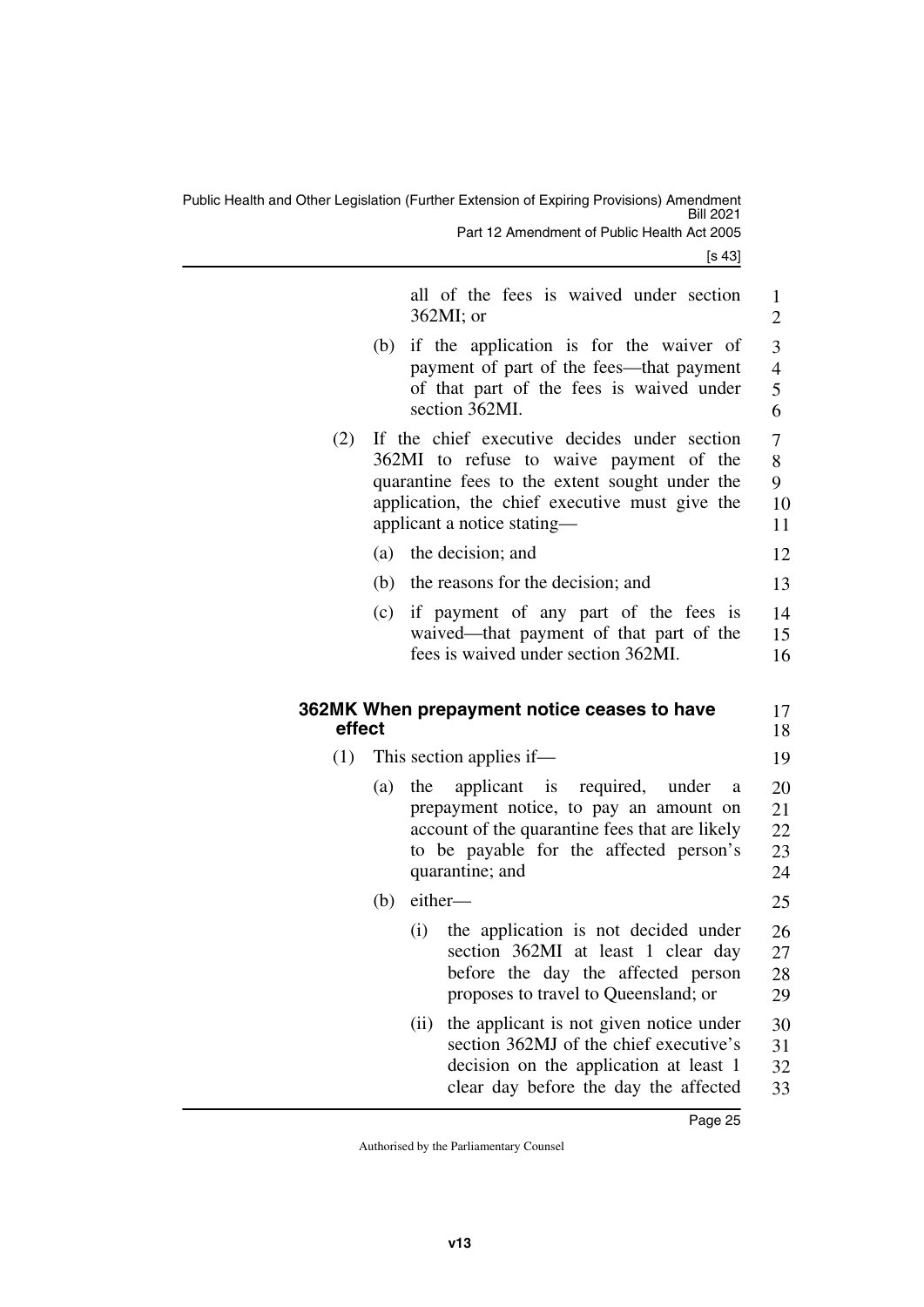Part 12 Amendment of Public Health Act 2005

<span id="page-27-3"></span><span id="page-27-2"></span><span id="page-27-1"></span><span id="page-27-0"></span>

|                   | person<br>Queensland.                                                                                                                                                                                                                                                     | proposes<br>to                                                                                                                                                                                                                                | travel<br>to | $\mathbf{1}$<br>$\overline{2}$   |
|-------------------|---------------------------------------------------------------------------------------------------------------------------------------------------------------------------------------------------------------------------------------------------------------------------|-----------------------------------------------------------------------------------------------------------------------------------------------------------------------------------------------------------------------------------------------|--------------|----------------------------------|
| (2)               | The prepayment notice ceases to have effect and<br>is taken never to have been given.                                                                                                                                                                                     |                                                                                                                                                                                                                                               |              | 3<br>$\overline{4}$              |
| <b>Division 4</b> |                                                                                                                                                                                                                                                                           | <b>Payment and recovery of</b><br>quarantine fees and                                                                                                                                                                                         |              | 5<br>6                           |
|                   | refunds                                                                                                                                                                                                                                                                   |                                                                                                                                                                                                                                               |              | 7                                |
|                   | 362ML Payment and recovery of quarantine fees                                                                                                                                                                                                                             |                                                                                                                                                                                                                                               |              | 8                                |
| (1)               | A person liable to pay quarantine fees under<br>section 362MD or 362ME must pay, by the due<br>date, the amount owing under the relevant invoice<br>for the fees, less the amount of any part of the fees<br>payment of which is waived after the date of the<br>invoice. |                                                                                                                                                                                                                                               |              | 9<br>10<br>11<br>12<br>13<br>14  |
| (2)               | An amount not paid by the person under<br>subsection (1) may be recovered from the person<br>as a debt due to the State.                                                                                                                                                  |                                                                                                                                                                                                                                               |              | 15<br>16<br>17                   |
| (3)               | In this section—                                                                                                                                                                                                                                                          |                                                                                                                                                                                                                                               |              | 18                               |
|                   | <i>due date</i> , in relation to the payment of quarantine<br>fees by a person, means the later of the following<br>$\frac{days}{x}$                                                                                                                                      |                                                                                                                                                                                                                                               |              | 19<br>20<br>21                   |
|                   | (a)<br>the application;                                                                                                                                                                                                                                                   | if the person has made an application under<br>section 362MH in relation to the fees—the<br>day that is 14 days after the day the person is<br>given a notice under section $362MJ(1)(b)$ or<br>(2) stating the chief executive's decision on |              | 22<br>23<br>24<br>25<br>26<br>27 |
|                   | (b)                                                                                                                                                                                                                                                                       | the day that is 30 days after the date of the<br>relevant invoice for the fees.                                                                                                                                                               |              | 28<br>29                         |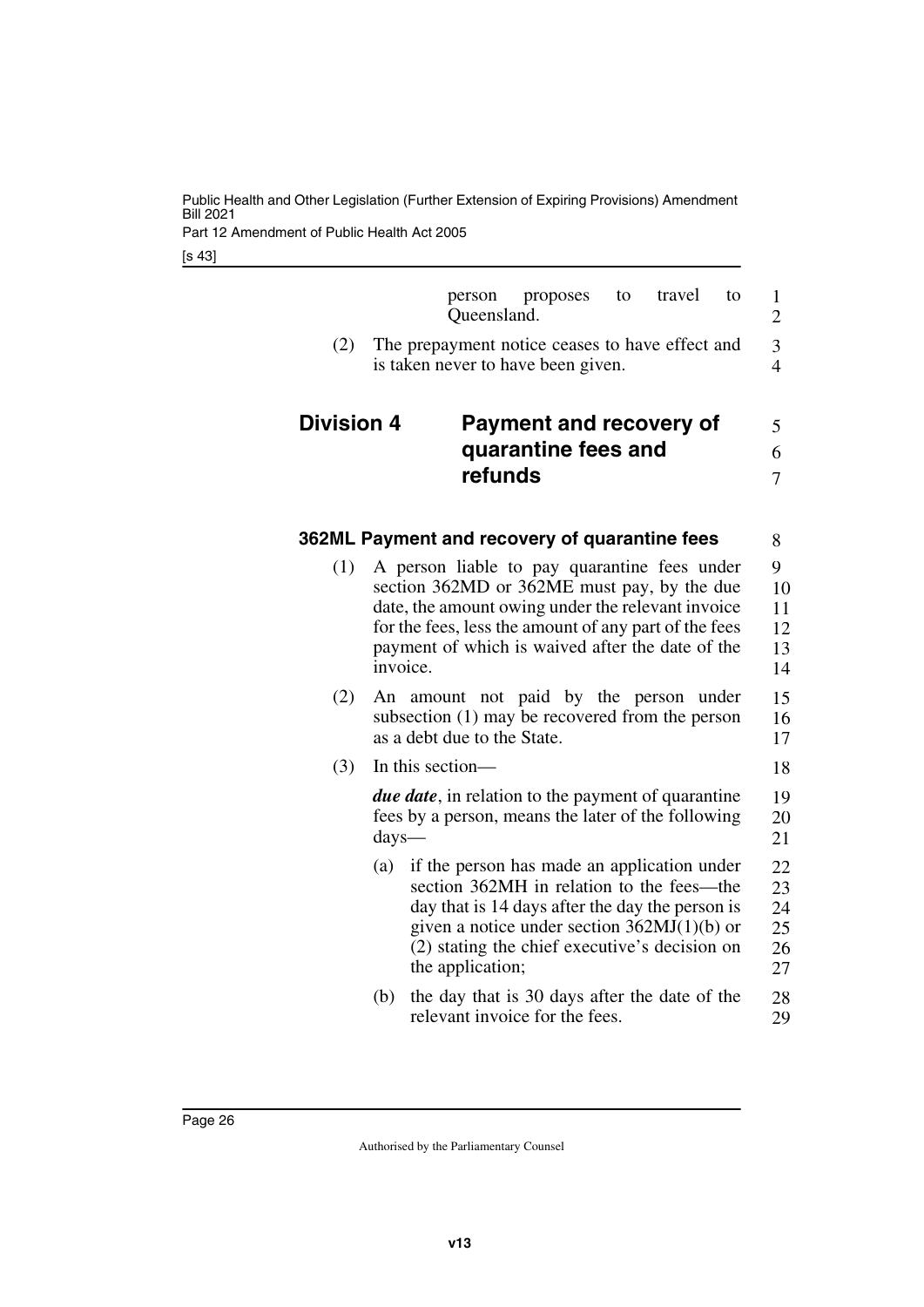Public Health and Other Legislation (Further Extension of Expiring Provisions) Amendment Bill 2021 Part 12 Amendment of Public Health Act 2005

<span id="page-28-1"></span><span id="page-28-0"></span>

| <b>362MM Refunds</b> |                          |                                                                                                                                                                                                                                        | $\mathbf{1}$                       |
|----------------------|--------------------------|----------------------------------------------------------------------------------------------------------------------------------------------------------------------------------------------------------------------------------------|------------------------------------|
| (1)                  | This section applies if— |                                                                                                                                                                                                                                        |                                    |
|                      | (a)                      | a person to whom a prepayment notice is<br>given pays the amount required under the<br>notice on account of the quarantine fees that<br>are likely to be payable for a prescribed<br>person's quarantine; and                          | 3<br>4<br>5<br>6<br>$\overline{7}$ |
|                      | (b)                      | 1 of the following applies—                                                                                                                                                                                                            | 8                                  |
|                      |                          | the prescribed person does not travel to<br>(i)<br>Queensland within 120 days after the<br>amount is paid under the prepayment<br>notice;                                                                                              | 9<br>10<br>11<br>12                |
|                      |                          | (ii)<br>the prescribed person is not required to<br>quarantine on arriving in Queensland;                                                                                                                                              | 13<br>14                           |
|                      |                          | (iii) the prescribed person is required to<br>quarantine on arriving in Queensland,<br>but the amount of the quarantine fees<br>for the prescribed person's quarantine<br>is less than the amount paid under the<br>prepayment notice. | 15<br>16<br>17<br>18<br>19<br>20   |
| (2)                  |                          | The chief executive must refund the following<br>amount to the person-                                                                                                                                                                 | 21<br>22                           |
|                      | (a)                      | if subsection $(1)(b)(i)$ or $(ii)$ applies—the<br>amount paid under the prepayment notice;                                                                                                                                            | 23<br>24                           |
|                      | (b)                      | (1)(b)(iii)<br>if<br>subsection<br>applies—the<br>difference between the<br>of the<br>amount<br>quarantine fees and the amount paid under<br>the prepayment notice.                                                                    | 25<br>26<br>27<br>28               |

#### <span id="page-28-3"></span><span id="page-28-2"></span>**Division 5 Miscellaneous** 29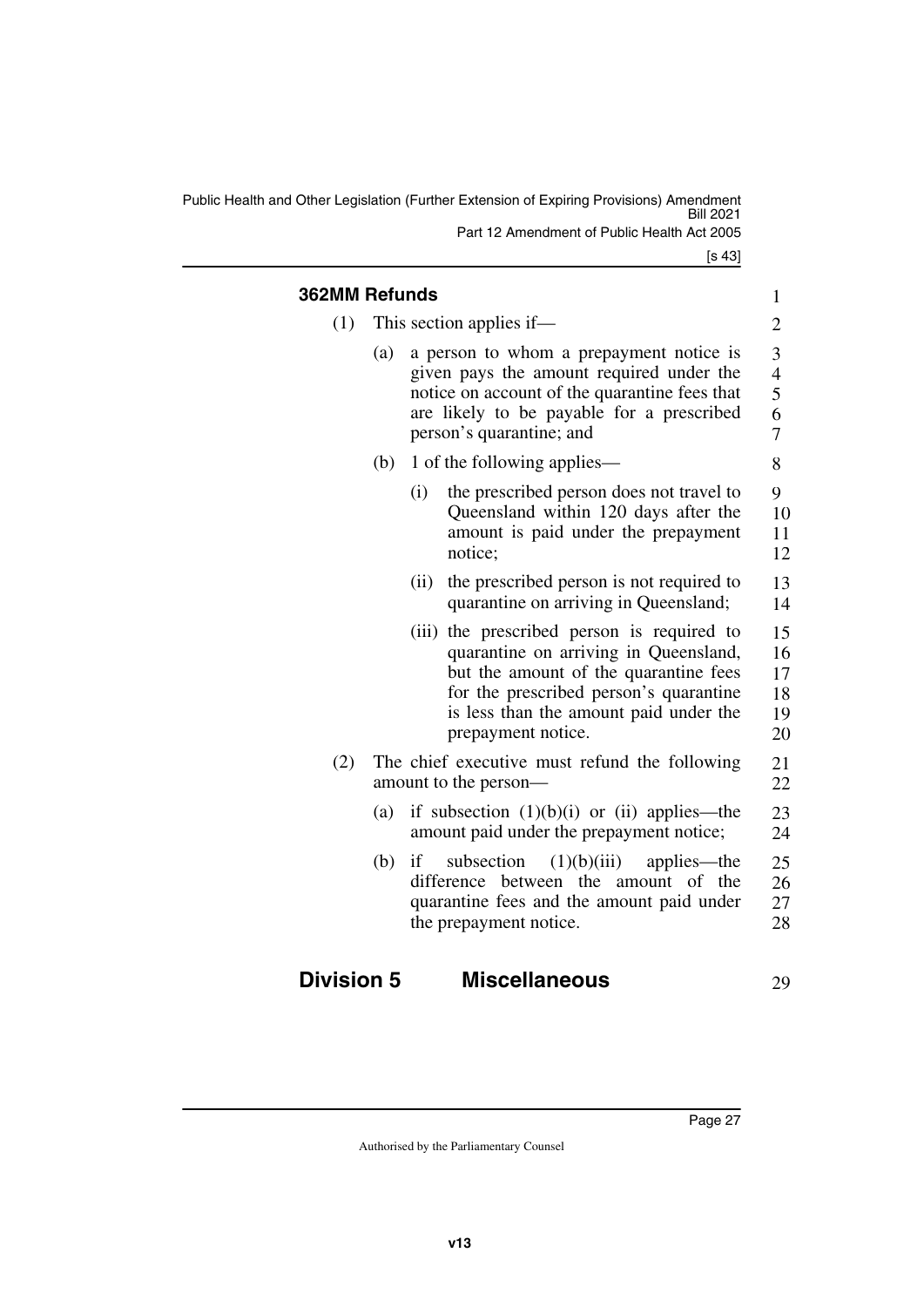Part 12 Amendment of Public Health Act 2005

<span id="page-29-1"></span><span id="page-29-0"></span>

|     | 362MN Chief executive may approve way of giving<br>notices or making applications                                                                                               |
|-----|---------------------------------------------------------------------------------------------------------------------------------------------------------------------------------|
| (1) | This section applies if, under or for a provision of<br>this part, a person may give a notice, or make an<br>application, to the chief executive in the approved<br>way.        |
| (2) | The chief executive must, by notice published on<br>the department's website, approve a way for<br>giving the notice, or making the application,<br>under or for the provision. |
| (3) | The notice-                                                                                                                                                                     |
|     | must state the way the notice is to be given<br>(a)<br>or the application is to be made; and                                                                                    |
|     | Examples of ways a notice may be given or an<br>application may be made-                                                                                                        |
|     | through a stated online portal<br>by email to a stated email address                                                                                                            |
|     | may require stated information to be given<br>(b)<br>in or with the notice or application.                                                                                      |
| (4) | However, the notice may only require information<br>subsection $(3)(b)$ that is reasonably<br>under<br>necessary-                                                               |
|     | for the chief executive to consider the notice<br>(a)<br>or decide the application; or                                                                                          |
|     | for another purpose related to the notice or<br>(b)<br>the application.                                                                                                         |
|     | Examples of information that is not reasonably necessary-                                                                                                                       |
|     | irrelevant personal information                                                                                                                                                 |
|     | relevant personal information if the provision of the<br>information would be excessively intrusive to<br>personal privacy                                                      |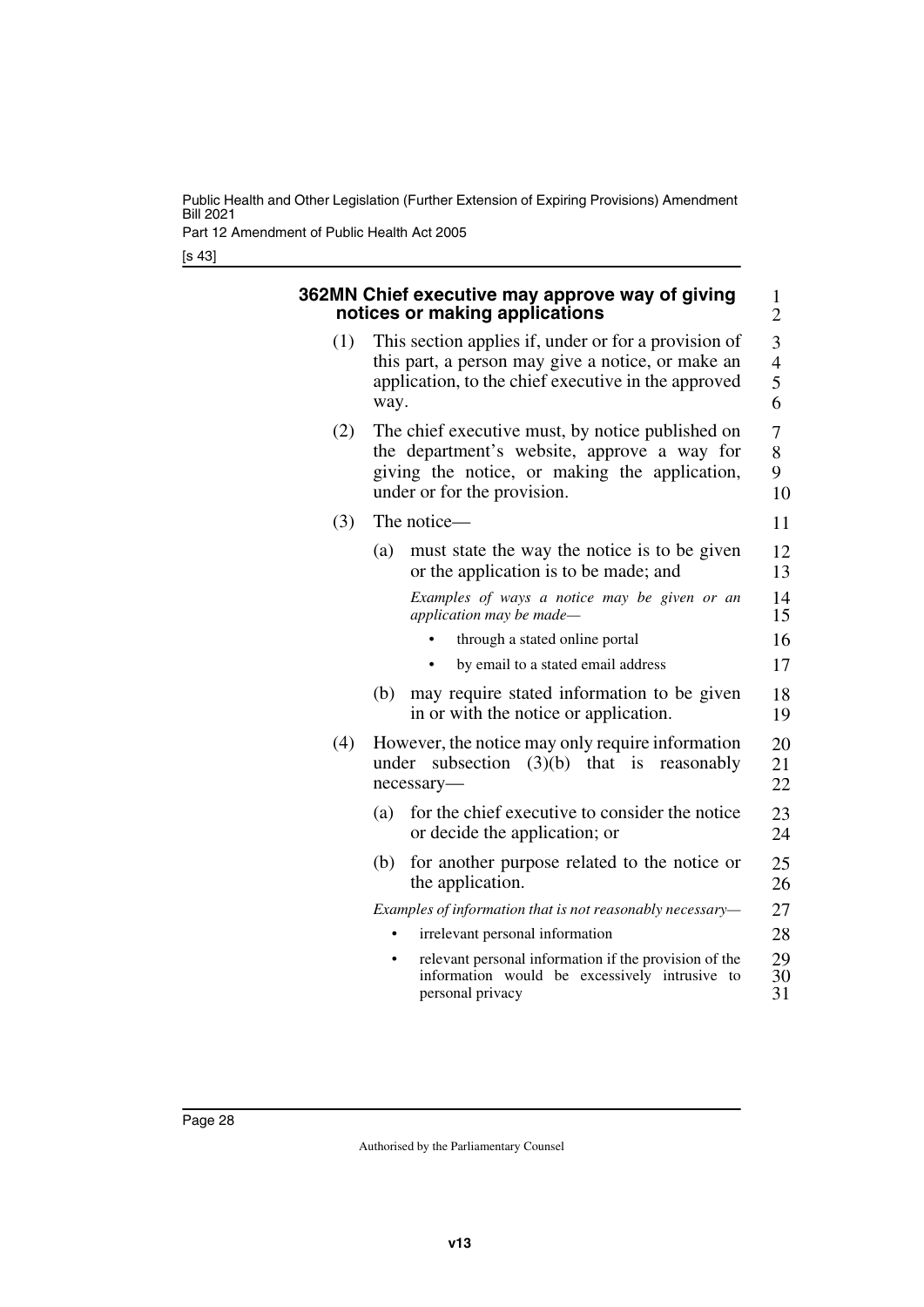<span id="page-30-3"></span><span id="page-30-2"></span><span id="page-30-1"></span><span id="page-30-0"></span>

|               |    |                                            | 362MO How chief executive may give particular<br>documents                                                                                                                                                                                                                                                | $\mathbf{1}$<br>$\overline{2}$        |
|---------------|----|--------------------------------------------|-----------------------------------------------------------------------------------------------------------------------------------------------------------------------------------------------------------------------------------------------------------------------------------------------------------|---------------------------------------|
|               |    | (1)                                        | This section applies if, under a provision of this<br>part, the chief executive is authorised or required<br>to give a person a relevant document.                                                                                                                                                        | 3<br>$\overline{4}$<br>5              |
|               |    | (2)                                        | The relevant document may be given—                                                                                                                                                                                                                                                                       | 6                                     |
|               |    |                                            | as provided for under the Acts Interpretation<br>(a)<br>Act 1954, part 10; or                                                                                                                                                                                                                             | 7<br>8                                |
|               |    |                                            | if the person consents to the chief executive<br>(b)<br>using a unique electronic address for giving<br>the person relevant documents under this<br>part—by<br>sending the<br>document<br>by<br>electronic communication to the unique<br>electronic address nominated by the person<br>for that purpose. | 9<br>10<br>11<br>12<br>13<br>14<br>15 |
|               |    | (3)                                        | Unless the contrary is proved, a relevant<br>document given to a person under subsection<br>$(2)(b)$ is taken to have been received by the person<br>on the day and at the time the document is sent to<br>the unique electronic address nominated by the<br>person.                                      | 16<br>17<br>18<br>19<br>20<br>21      |
|               |    | (4)                                        | In this section-                                                                                                                                                                                                                                                                                          | 22                                    |
|               |    |                                            | <i>relevant document</i> means a notice or relevant<br>invoice.                                                                                                                                                                                                                                           | 23<br>24                              |
|               |    | <b>Division 6</b>                          | <b>Expiry</b>                                                                                                                                                                                                                                                                                             | 25                                    |
| <b>Clause</b> | 44 | <b>Leave) Act 2020)</b>                    | Amendment of ch 12, pt 7, hdg (Transitional provisions<br>for Community Services Industry (Portable Long Service                                                                                                                                                                                          | 26<br>27<br>28                        |
|               |    | Chapter 12, part 7, heading, 'provisions'— |                                                                                                                                                                                                                                                                                                           |                                       |
|               |    | omit, insert-                              |                                                                                                                                                                                                                                                                                                           | 30                                    |
|               |    |                                            | provision                                                                                                                                                                                                                                                                                                 | 31                                    |
|               |    |                                            |                                                                                                                                                                                                                                                                                                           |                                       |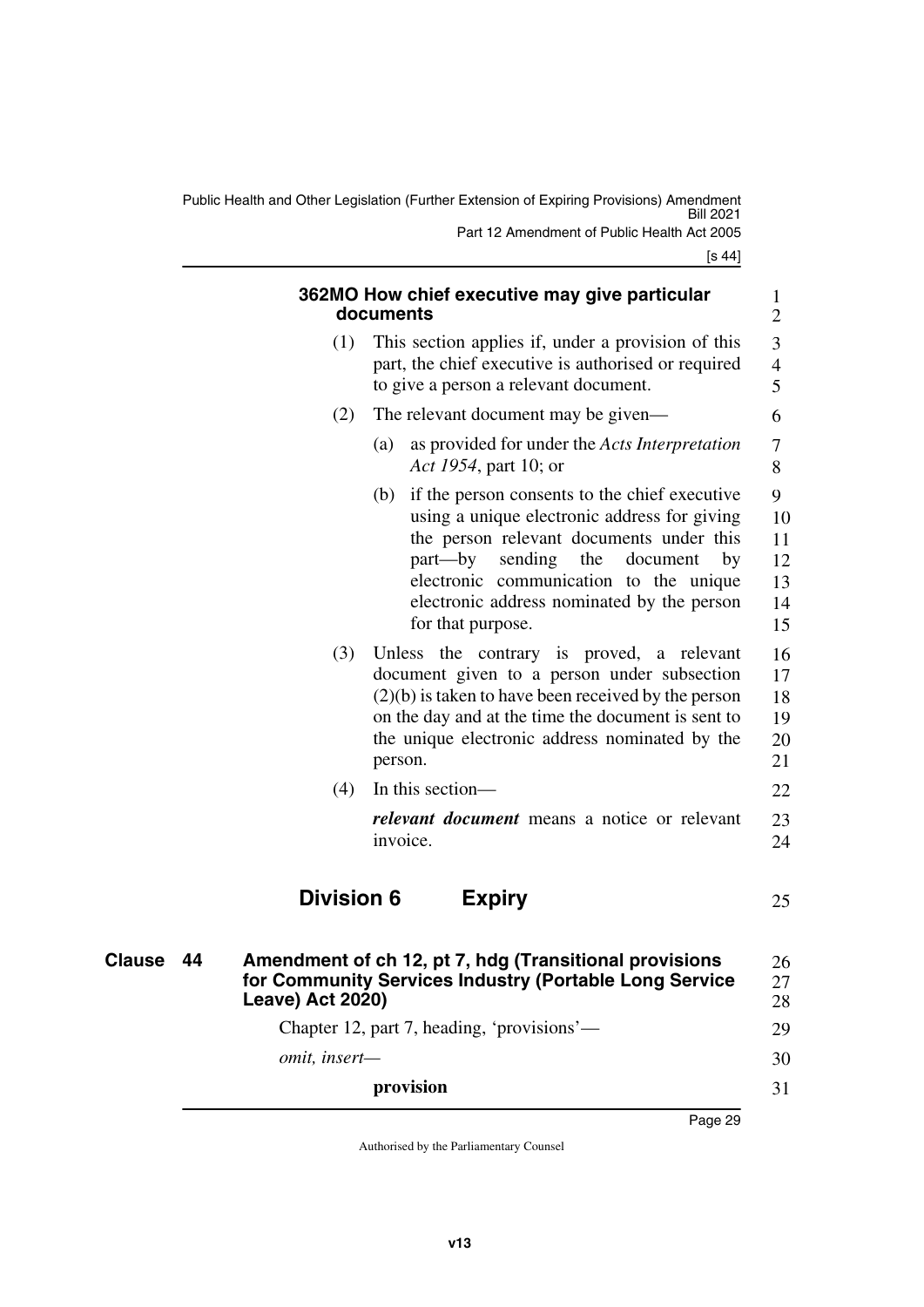<span id="page-31-1"></span>[s 45] Public Health and Other Legislation (Further Extension of Expiring Provisions) Amendment Bill 2021 Part 12 Amendment of Public Health Act 2005

<span id="page-31-5"></span><span id="page-31-4"></span><span id="page-31-3"></span><span id="page-31-2"></span><span id="page-31-0"></span>

| <b>Clause</b> | 45 | commencement)                              | Omission of ch 12, pt 7, div 1, hdg (Provision applying on                                                                                                                                                                                                           | 1<br>$\overline{2}$              |
|---------------|----|--------------------------------------------|----------------------------------------------------------------------------------------------------------------------------------------------------------------------------------------------------------------------------------------------------------------------|----------------------------------|
|               |    |                                            | Chapter 12, part 7, division 1, heading—                                                                                                                                                                                                                             | 3                                |
|               |    | omit.                                      |                                                                                                                                                                                                                                                                      | 4                                |
| <b>Clause</b> | 46 |                                            | Amendment of s 499 (Application of s 362MD)                                                                                                                                                                                                                          | 5                                |
|               |    | Section 499-                               |                                                                                                                                                                                                                                                                      | 6                                |
|               |    | insert-                                    |                                                                                                                                                                                                                                                                      | 7                                |
|               |    | $Note-$                                    |                                                                                                                                                                                                                                                                      | 8                                |
|               |    |                                            | For transitional provisions relating to the expiry of<br>chapter 8, part 7AA, see chapter 12, part 8, division 3.                                                                                                                                                    | 9<br>10                          |
| <b>Clause</b> | 47 | expiry of chapter 8, part 7AA)             | Omission of ch 12, pt 7, div 2 (Provisions applying on                                                                                                                                                                                                               | 11<br>12                         |
|               |    | Chapter 12, part 7, division 2—            |                                                                                                                                                                                                                                                                      | 13                               |
|               |    | omit.                                      |                                                                                                                                                                                                                                                                      | 14                               |
| <b>Clause</b> | 48 | Insertion of new ch 12, pt 8, divs 2 and 3 |                                                                                                                                                                                                                                                                      | 15                               |
|               |    |                                            | Chapter 12, part 8, as inserted by this Act—                                                                                                                                                                                                                         | 16                               |
|               |    | $insert$ —                                 |                                                                                                                                                                                                                                                                      | 17                               |
|               |    | <b>Division 2</b>                          | <b>Provision for amendments</b>                                                                                                                                                                                                                                      | 18                               |
|               |    |                                            | commencing by                                                                                                                                                                                                                                                        | 19                               |
|               |    |                                            | proclamation                                                                                                                                                                                                                                                         | 20                               |
|               |    | 508 Application of s 362ME                 |                                                                                                                                                                                                                                                                      | 21                               |
|               |    | Section                                    | 362ME,<br>as<br>force<br>the<br>1n<br>on<br>commencement, applies in relation to<br>the<br>quarantine fees a person is liable to pay under<br>section 362MD whether the person's liability<br>under that section arose before, or arises after, the<br>commencement. | 22<br>23<br>24<br>25<br>26<br>27 |

<span id="page-31-11"></span><span id="page-31-10"></span><span id="page-31-9"></span><span id="page-31-8"></span><span id="page-31-7"></span><span id="page-31-6"></span>Page 30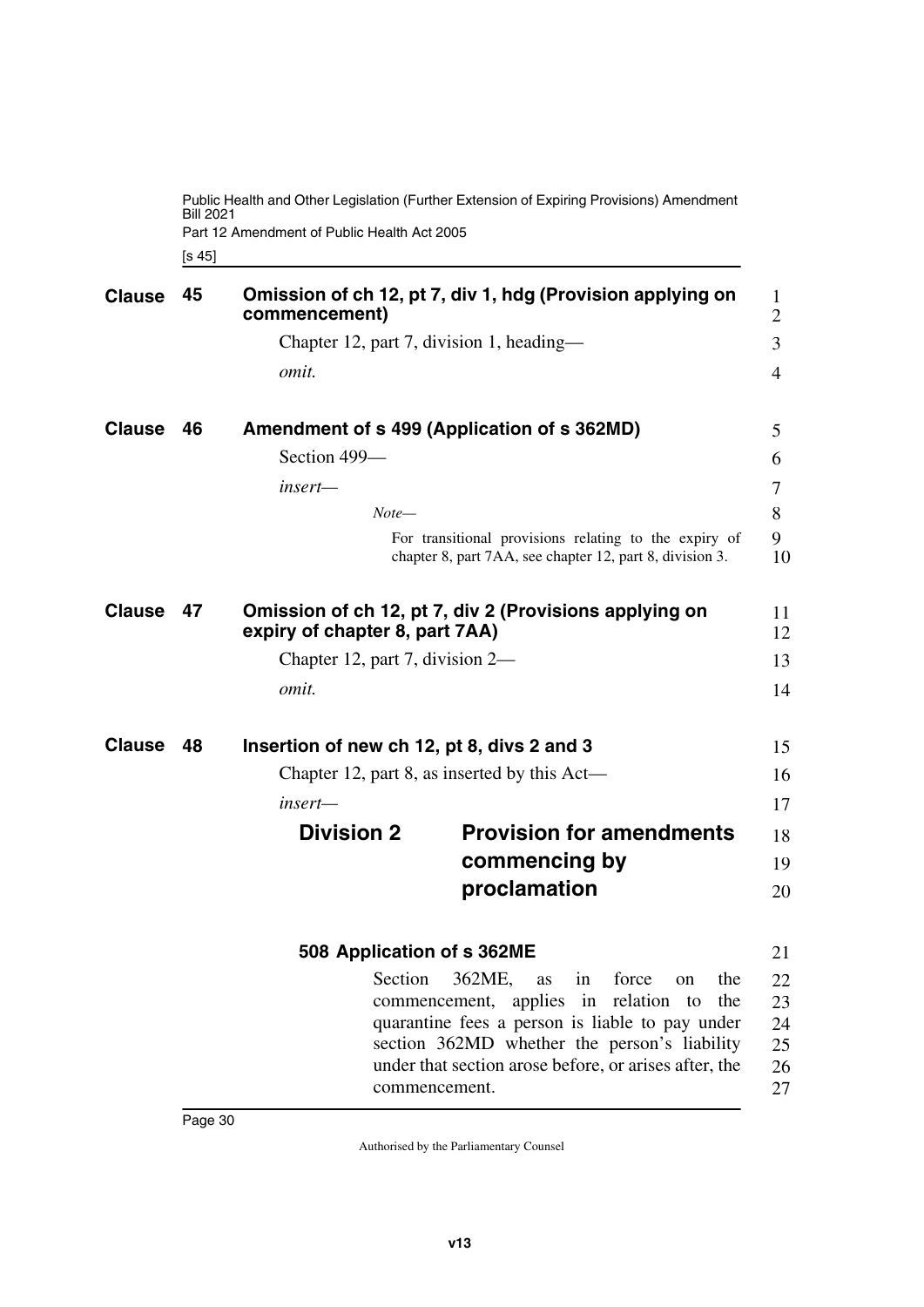Public Health and Other Legislation (Further Extension of Expiring Provisions) Amendment Bill 2021 Part 12 Amendment of Public Health Act 2005

<span id="page-32-7"></span><span id="page-32-6"></span><span id="page-32-5"></span><span id="page-32-4"></span><span id="page-32-3"></span><span id="page-32-2"></span><span id="page-32-1"></span><span id="page-32-0"></span>

| <b>Division 3</b> | <b>Provisions applying on</b><br>expiry of chapter 8, part<br>7AA                                                                                                              | 1<br>$\overline{2}$<br>3 |
|-------------------|--------------------------------------------------------------------------------------------------------------------------------------------------------------------------------|--------------------------|
|                   | 509 Application of division                                                                                                                                                    | 4                        |
| (1)               | This division applies on the expiry of chapter 8,<br>part 7AA.                                                                                                                 | 5<br>6                   |
| (2)               | division<br>This<br>does<br>limit<br>the<br>not<br>Acts<br>Interpretation Act 1954, section 20.                                                                                | 7<br>8                   |
|                   | 510 Interpretation                                                                                                                                                             | 9                        |
| (1)               | In this division—                                                                                                                                                              | 10                       |
|                   | <i>former</i> , for a provision of this Act, means the<br>provision as in force from time to time before the<br>expiry.                                                        | 11<br>12<br>13           |
| (2)               | A reference in a provision of this division to the<br>expiry generally is a reference to the expiry of<br>chapter 8, part 7AA.                                                 | 14<br>15<br>16           |
| (3)               | Words defined under former chapter 8, part 7AA<br>and used in this division have the same meaning<br>as they had under the former part.                                        | 17<br>18<br>19           |
|                   | 511 Continuation of liability under former s 362MD<br>or 362ME arising before expiry                                                                                           | 20<br>21                 |
| (1)               | This section applies if, immediately before the<br>expiry, a person was liable under former section<br>362MD or 362ME to pay the quarantine fees for a<br>person's quarantine. | 22<br>23<br>24<br>25     |
| (2)               | The expiry of former section 362MD or 362ME<br>does not affect the person's liability under either<br>provision.                                                               | 26<br>27<br>28           |
| (3)               | Despite its expiry, former chapter 8, part 7AA<br>continues to apply in relation to the person.                                                                                | 29<br>30                 |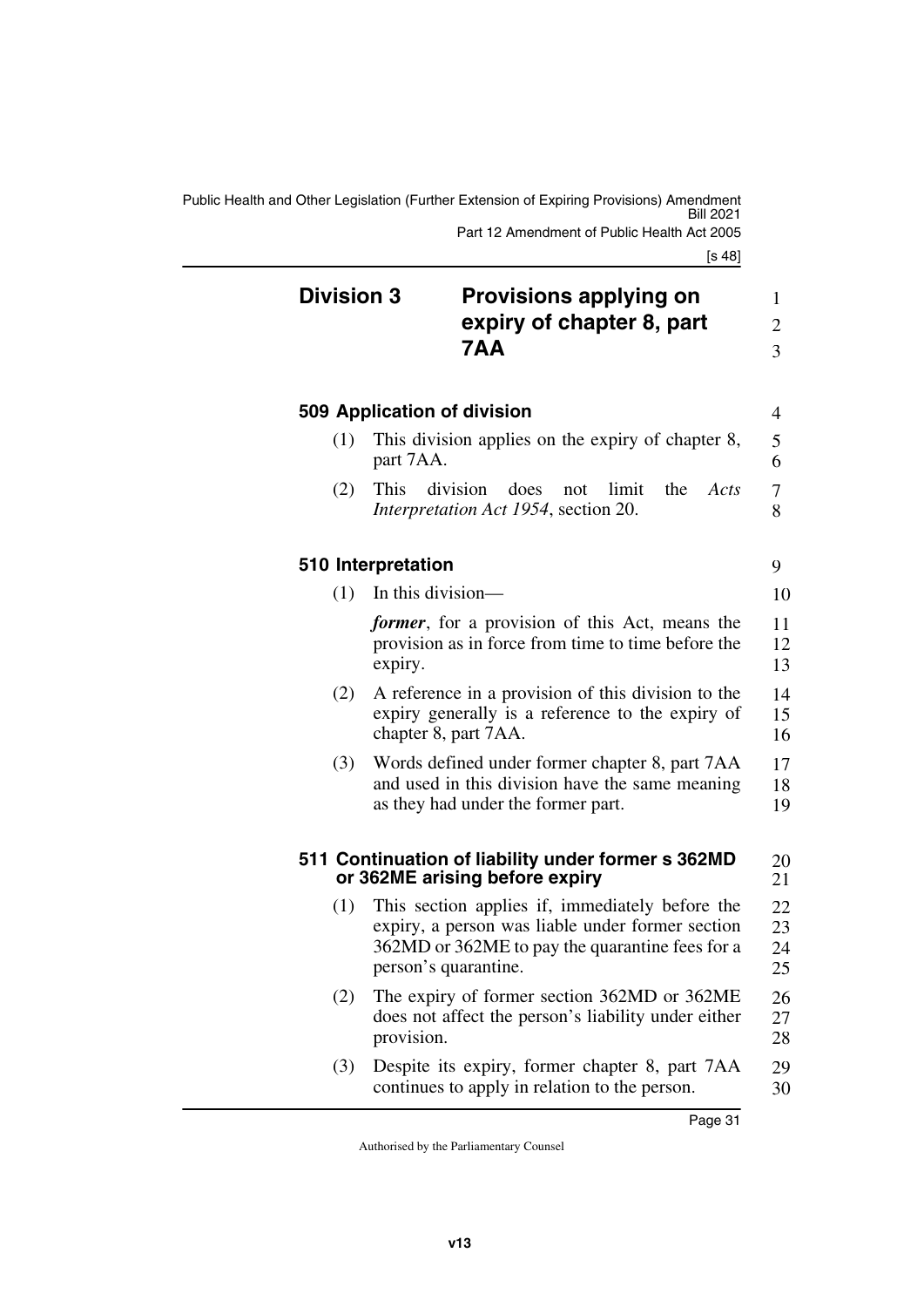Part 12 Amendment of Public Health Act 2005

[s 48]

<span id="page-33-3"></span><span id="page-33-2"></span><span id="page-33-1"></span><span id="page-33-0"></span>

| (1) | Despite its expiry, section 362ME as in force                                                                                                                                                                                                                                                            |
|-----|----------------------------------------------------------------------------------------------------------------------------------------------------------------------------------------------------------------------------------------------------------------------------------------------------------|
|     | immediately before the expiry continues to apply<br>in relation to a third party who wishes to accept                                                                                                                                                                                                    |
|     | liability for payment of the quarantine fees that a                                                                                                                                                                                                                                                      |
|     | primary party was, immediately before the expiry,<br>liable to pay under former section 362MD.                                                                                                                                                                                                           |
| (2) | Without limiting subsection $(1)$ —                                                                                                                                                                                                                                                                      |
|     | the third party may, on or after the expiry,<br>(a)<br>give an acceptance notice, as mentioned in<br>section $362ME(1)(b)$ , in relation to the<br>quarantine fees; and                                                                                                                                  |
|     | (b)<br>the chief executive may, on or after the<br>expiry, approve the third party under section<br>$362ME(2)$ as an approved person in relation<br>to the primary party.                                                                                                                                |
| (3) | Despite its expiry, chapter 8, part 7AA as in force<br>immediately before the expiry continues to apply<br>in relation to a third party who, on or after the<br>expiry, becomes liable under section 362ME, as<br>applied under subsection (1), to pay the<br>quarantine fees for a person's quarantine. |
|     | 513 Continued application of former s 362MM                                                                                                                                                                                                                                                              |
| (1) | This section applies in relation to a person who,<br>before the expiry—                                                                                                                                                                                                                                  |
|     | (a)<br>was given a prepayment notice in relation to<br>a prescribed person; and                                                                                                                                                                                                                          |
|     | paid the amount required under the notice.<br>(b)                                                                                                                                                                                                                                                        |
| (2) | Despite its expiry, former section 362MM<br>continues to apply in relation to the person.                                                                                                                                                                                                                |
| (3) | However, former section 362MM applies as if the<br>reference in former section $362MM(1)(b)(i)$ to the                                                                                                                                                                                                   |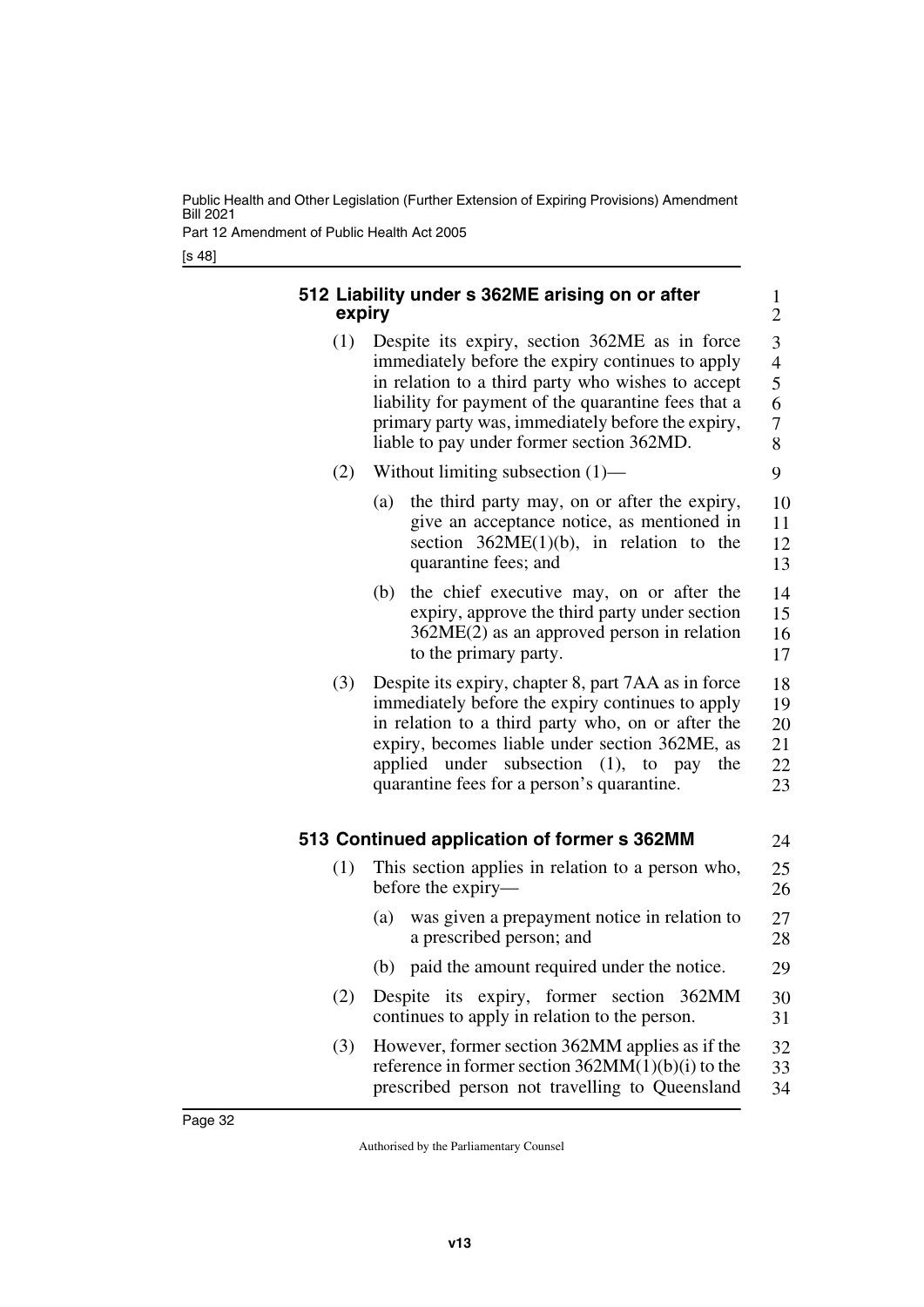<span id="page-34-1"></span><span id="page-34-0"></span>

|               |         |                    | within 120 days after the amount is paid under the<br>prepayment notice were a reference to the<br>prescribed person not travelling to Queensland<br>before the expiry.                                                                                                              | $\mathbf{1}$<br>$\overline{2}$<br>3<br>$\overline{4}$ |
|---------------|---------|--------------------|--------------------------------------------------------------------------------------------------------------------------------------------------------------------------------------------------------------------------------------------------------------------------------------|-------------------------------------------------------|
|               |         |                    | 514 Continued application of ss 362MN and 362MO                                                                                                                                                                                                                                      | 5                                                     |
|               |         | (1)                | Despite its expiry, section 362MN as in force<br>immediately before the expiry continues to apply<br>for giving a notice, or making an application, in<br>the approved way under, or for, a provision of<br>chapter 8, part 7AA that is continued in effect<br>under this division.  | 6<br>$\overline{7}$<br>8<br>9<br>10<br>11             |
|               |         | (2)                | Despite its expiry, section 362MO as in force<br>immediately before the expiry continues to apply<br>for giving a person a relevant document, within<br>the meaning of that section, under a provision of<br>chapter 8, part 7AA that is continued in effect<br>under this division. | 12<br>13<br>14<br>15<br>16<br>17                      |
|               | Part 13 |                    | <b>Amendment of Public Health</b>                                                                                                                                                                                                                                                    | 18                                                    |
|               |         |                    | and Other Legislation                                                                                                                                                                                                                                                                | 19                                                    |
|               |         |                    | <b>(Extension of Expiring</b>                                                                                                                                                                                                                                                        | 20                                                    |
|               |         |                    | <b>Provisions) Amendment Act</b>                                                                                                                                                                                                                                                     | 21                                                    |
|               |         |                    | 2021                                                                                                                                                                                                                                                                                 | 22                                                    |
| <b>Clause</b> | 49      | <b>Act amended</b> |                                                                                                                                                                                                                                                                                      | 23                                                    |
|               |         |                    | This part amends the Public Health and Other Legislation                                                                                                                                                                                                                             | 24                                                    |
|               |         |                    | (Extension of Expiring Provisions) Amendment Act 2021.                                                                                                                                                                                                                               | 25                                                    |
|               |         | Editor's note—     |                                                                                                                                                                                                                                                                                      | 26                                                    |
|               |         |                    | The legislation ultimately amended is the Public Health Act 2005.                                                                                                                                                                                                                    | 27                                                    |
| Clause        | 50      |                    | <b>Amendment of s 2 (Commencement)</b>                                                                                                                                                                                                                                               | 28                                                    |
|               |         |                    |                                                                                                                                                                                                                                                                                      |                                                       |

<span id="page-34-7"></span><span id="page-34-6"></span><span id="page-34-5"></span><span id="page-34-4"></span><span id="page-34-3"></span><span id="page-34-2"></span>Section 2, '1 October 2021'—

29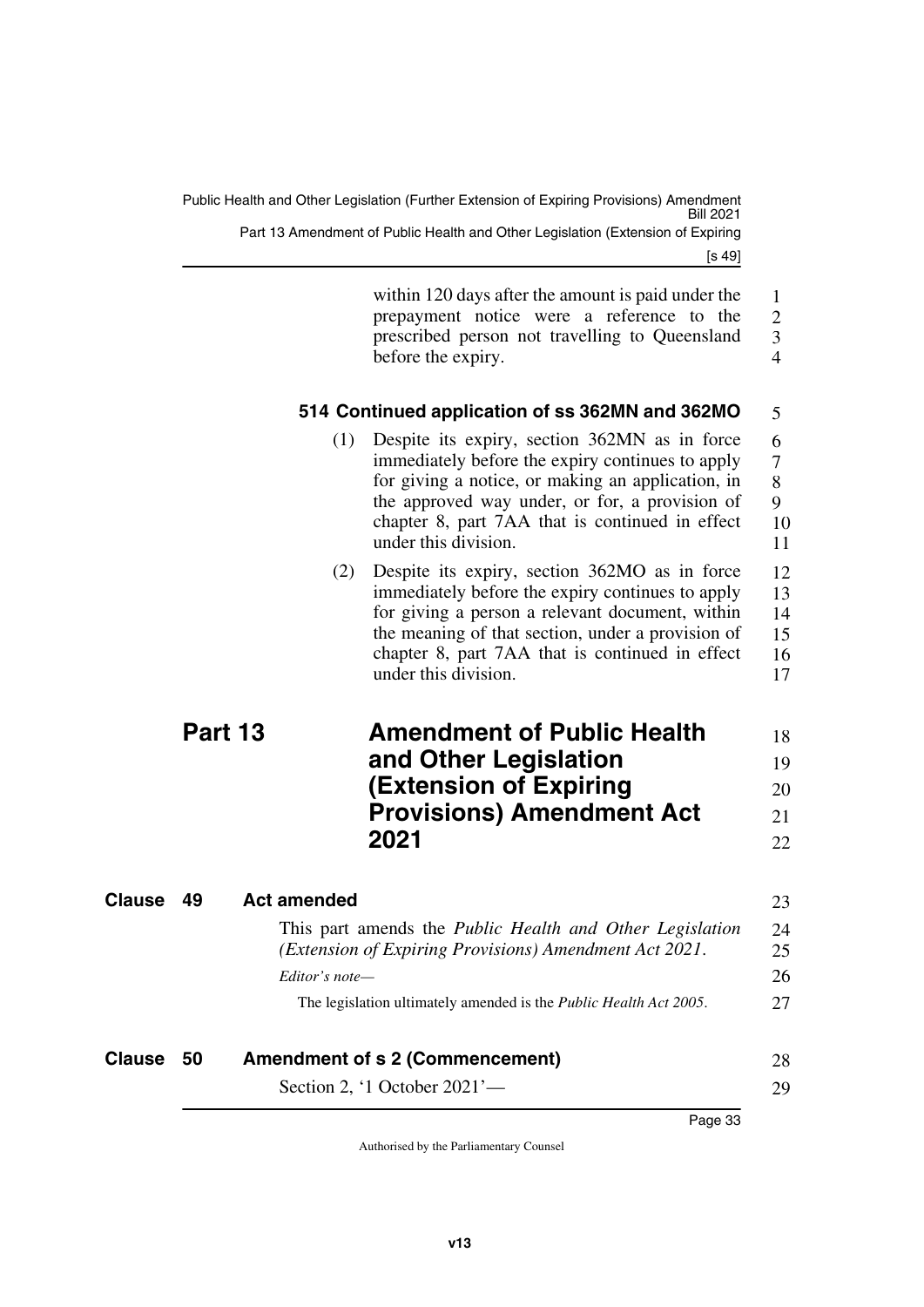Part 14 Amendment of Public Health and Other Legislation (Public Health Emergency)

<span id="page-35-3"></span><span id="page-35-1"></span><span id="page-35-0"></span>[s 51]

<span id="page-35-9"></span><span id="page-35-8"></span><span id="page-35-7"></span><span id="page-35-6"></span><span id="page-35-5"></span><span id="page-35-4"></span><span id="page-35-2"></span>

|               |         | omit, insert-                                                                                                               | $\mathbf{1}$        |
|---------------|---------|-----------------------------------------------------------------------------------------------------------------------------|---------------------|
|               |         | 1 May 2022                                                                                                                  | $\overline{2}$      |
| <b>Clause</b> | 51      | Amendment of pt 4, div 3, hdg (Amendment commencing<br>on 1 October 2021)                                                   | 3<br>$\overline{4}$ |
|               |         | Part 4, division 3, heading, '1 October 2021'-                                                                              | 5                   |
|               |         | omit, insert-                                                                                                               | 6                   |
|               |         | 1 May 2022                                                                                                                  | $\overline{7}$      |
|               | Part 14 | <b>Amendment of Public Health</b><br>and Other Legislation (Public<br><b>Health Emergency)</b><br><b>Amendment Act 2020</b> | 8<br>9<br>10<br>11  |
| <b>Clause</b> | - 52    | <b>Act amended</b>                                                                                                          | 12                  |
|               |         | This part amends the <i>Public Health and Other Legislation</i><br>(Public Health Emergency) Amendment Act 2020.            | 13<br>14            |
|               |         | Editor's note-                                                                                                              | 15                  |
|               |         | The legislation ultimately amended is the Public Health Act 2005.                                                           | 16                  |
| <b>Clause</b> | - 53    | <b>Amendment of s 2 (Commencement)</b>                                                                                      | 17                  |
|               |         | Section 2, '1 October $2021'$ —                                                                                             | 18                  |
|               |         | omit, insert-                                                                                                               | 19                  |
|               |         | 1 May 2022                                                                                                                  | 20                  |
| <b>Clause</b> | 54      | Amendment of pt 11, div 3, hdg (Amendments<br>commencing on 1 October 2021)                                                 | 21<br>22            |
|               |         | Part 11, division 3, heading, '1 October 2021'—                                                                             | 23                  |
|               |         | omit, insert-                                                                                                               | 24                  |
|               |         |                                                                                                                             |                     |